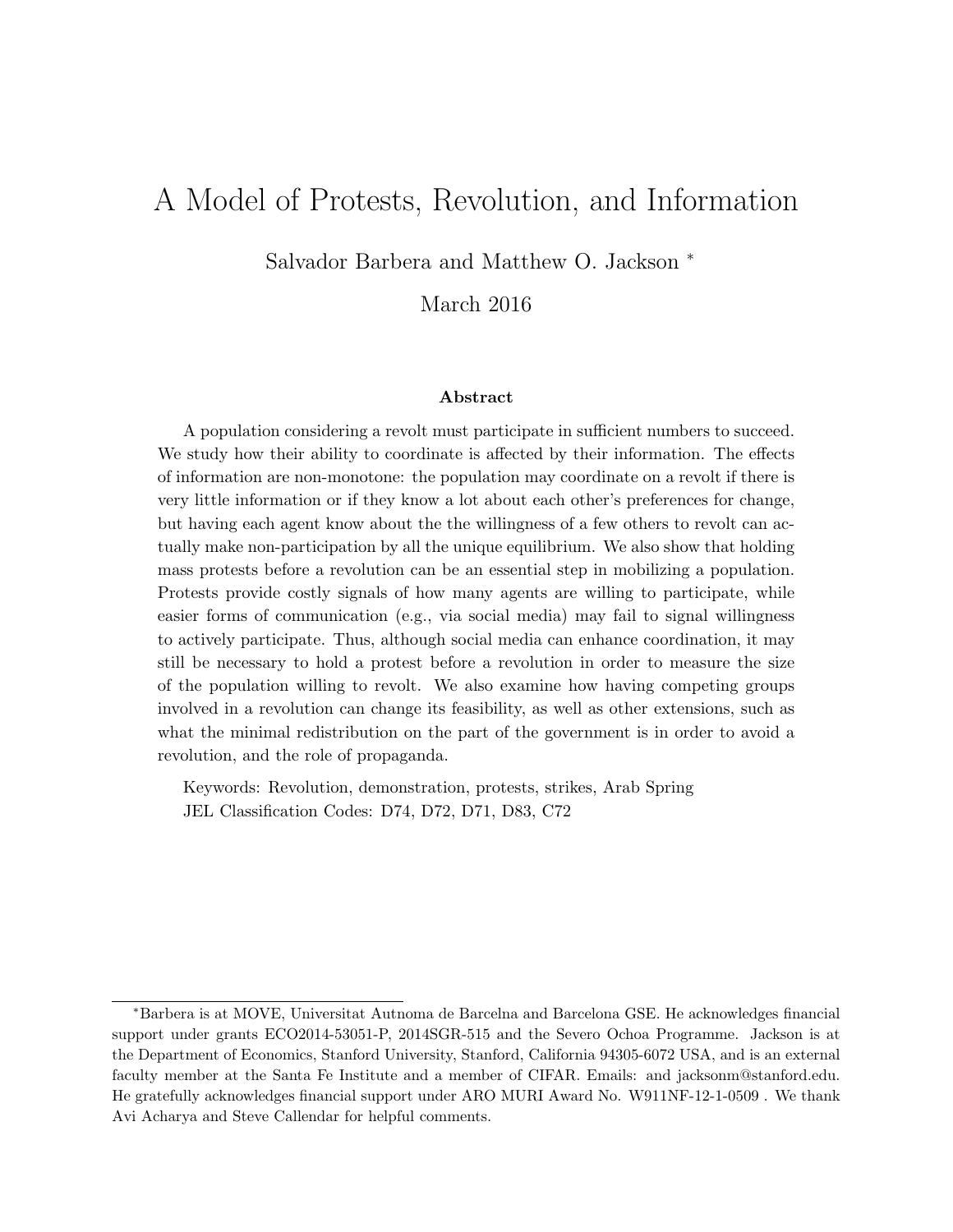### 1 Introduction

In human societies, there exist individuals who are dissatisfied with the status quo and would prefer a change. When enough people agree on the direction of desirable change, there may be room to force it, generally at a cost. But prior to acting for change, those agents who want it need tolearn about the strength of their group and even to let others, who are also dissatisfied but maybe not for the same reasons, know that they have sufficient forces and a common ground upon which to act. Demonstrations, strikes, and other more spontaneous forms of mass protests, provide such information. A successful mass protest informs dissenters about the size and commitment of their group, and signals to potential allies the possibility to gather a larger segment of society into a common movement.

In this paper, we provide a simple model of collective action, focusing on the informational role of mass protests. We study how the incentives to participate in them, and their eventual success, depends on the information that is available to agents at the beginning of a process of revolt, and also during the process itself. We also discuss how, in spite of the improvements in social media and communication, demonstrations remain as a differentiated and particularly revealing method to learn about the willingness, the intensity of preferences, and the conditions under which agents are willing to take risks in favor of change.

The final result of protests, if successful, will be called a revolution, but it must be understood that our model is general enough to encompass different types of events under this generic name. In some extreme cases, success is the overthrow of a government; but in others, it may be a significant change in the political scenario, enough to produce a desired change in policy. In some cases, the "revolution" will involve violence while in others it may remain peaceful. And the success of a revolution today, as we have seen in many cases, may turn into a failure tomorrow, especially if the protesters are themselves a heterogeneous group whose interests may conflict right after they achieve their initial common goal.

Although there may be instances where the strength of a single mass mobilization, coupled with the weakness of the status quo defenders, may bring about change instantly, a revolution is most often the result of a succession of events. Hence, we are interested in dynamics, and on the consequences of information gathering through collective action as part of multiperiod processes. Protests can gain or loose momentum, they can arise in one country after observing the success of similar groups in other areas of the world, and they may also be deterred in one place when its success in others is a premonitory warning to the status-quo defenders. Some of these distinctions can be found in our paper, in which we propose a model that provides a common starting ground, to be later enriched when used to analyze specific movements, their goals and their means.

We begin the formal part of the paper in Sections 2 and 3, by describing a one-shot model in which the members of a population must simultaneously decide whether to participate in a "revolution" (demonstration, strike, etc.) in ignorance of other agents types. The revolution is successful if sufficient numbers participate, but not otherwise. We present this model first, since it is a useful benchmark and building block for our main analysis. This sort of model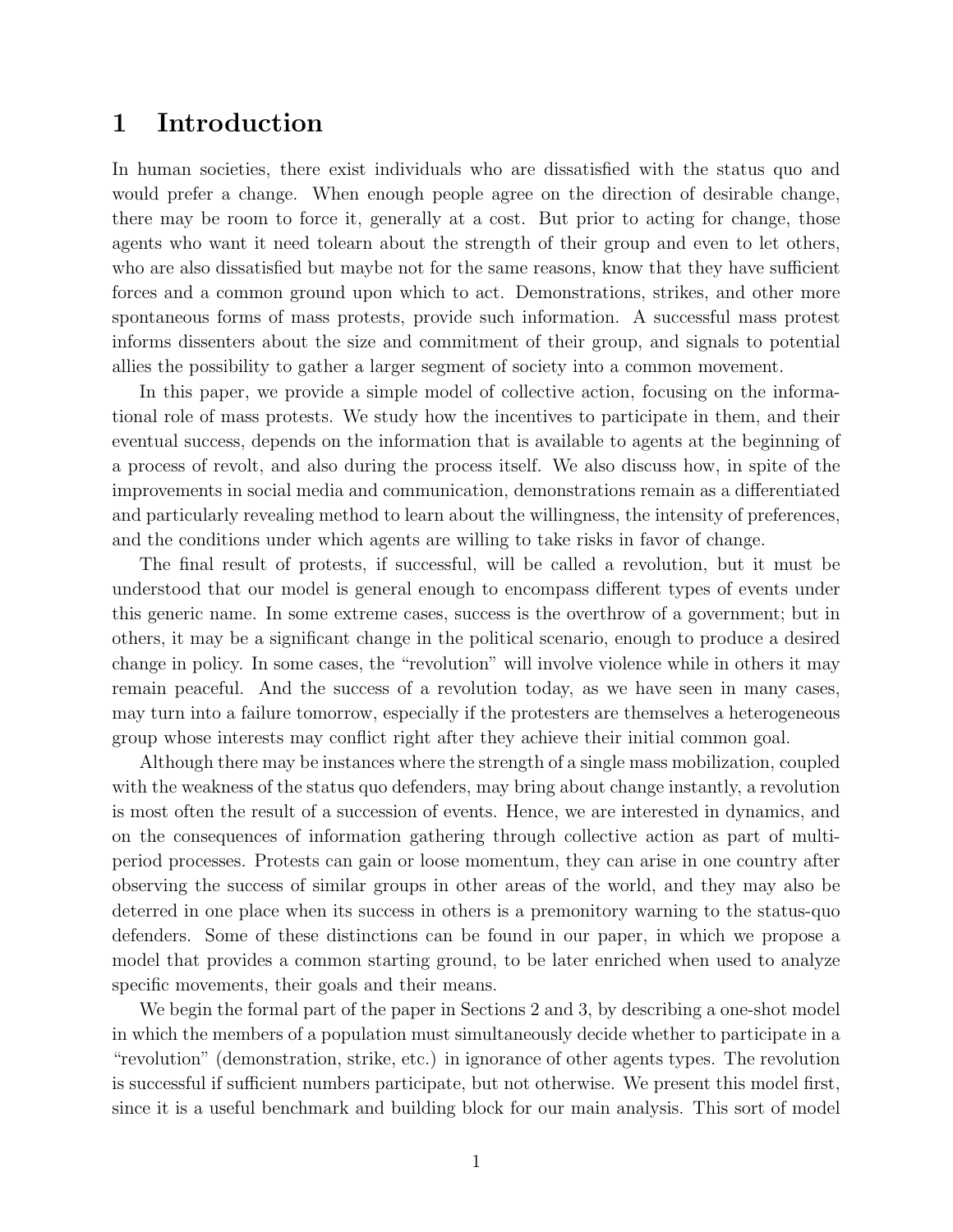is standard as it is a basic coordination game among a population of players, and has been extensively studied in the global games literature (e.g., see Angeletos, Hellwig, and Pavan  $(2007)$ .

Then, in Sections 4 and 5, we move to our main analysis to analyze dynamic phenomena associated with the building up of demonstrations and "revolutions".

We first examine how communication between potential protestors matters in either enabling or disabling a revolution. We consider situations in which people get to observe the type of another agent in society.<sup>[1](#page-2-0)</sup> We show that this produces two countervailing effects. One, is that agents who meet with another person who prefers change are now more confident about the size of the potential revolution. The second is that agents who meet someone who prefers the status quo are now discouraged about the size of the potential revolution. The subtle aspect here is that even when there are many supporters of change, and so most of them are encouraged by what they see, they still know that some supporters will end up being discouraged which will reduce the participation. Thus, communication can help some become more confident, but it also can thin the numbers of those confident enough to show up for the revolution. So, we show that: (i) In some cases communication can enable a revolution, while it would not be otherwise. This happens in cases in with poor prior information about the numbers of potential revolutionaries. (ii) In some cases communication can make a revolution impossible, even though it would have been possible without communication. This happens when there is stronger prior information about the numbers of potential revolutionaries, but not an overwhelming number of them relative to the threshold number that they need. We then go on to show that if people can communicate with sufficient numbers of agents, eventually reaching full knowledge of their numbers, revolutions occur if and only if they will be successful. Thus, we find an important, and new insight regarding how small amounts of information can actually make revolutions impossible - while no information or large amounts of information would lead to successful revolutions.[2](#page-2-1)

Next, another of our main results concerns when it is that holding demonstration before a revolution can be important in enabling the revolution. Without a demonstration, moderate and cautious supporters may have insufficient information about the probability of success to participate. If a demonstration is held, then those moderates can learn about the number of more extreme supporters, which then informs them about the probability of a successful revolution, and enables the revolution to take place. Thus, demonstrations become a critical and essential part of a successful revolution. We also point out why simple polls or cheap talk

<span id="page-2-1"></span><span id="page-2-0"></span><sup>1</sup>Communicating types is incentive compatible in this setting.

<sup>&</sup>lt;sup>2</sup>An interesting, but very different signalling phenomenon in a voting setting is studied by Lohmann (1993). She examines costly political action prior to voting, when voters are trying to estimate a state variable about which alternative is best to vote for, and her effects are based on the fact that only agents who are extreme enough take political action, which does not provide full information about the state and may confound it. Here, our affect is ends being a strategic one: agents know that some supporters will be discouraged and hence will not participate, and then through the strategic complementarity of the revolution discourages even those with strong information from participating.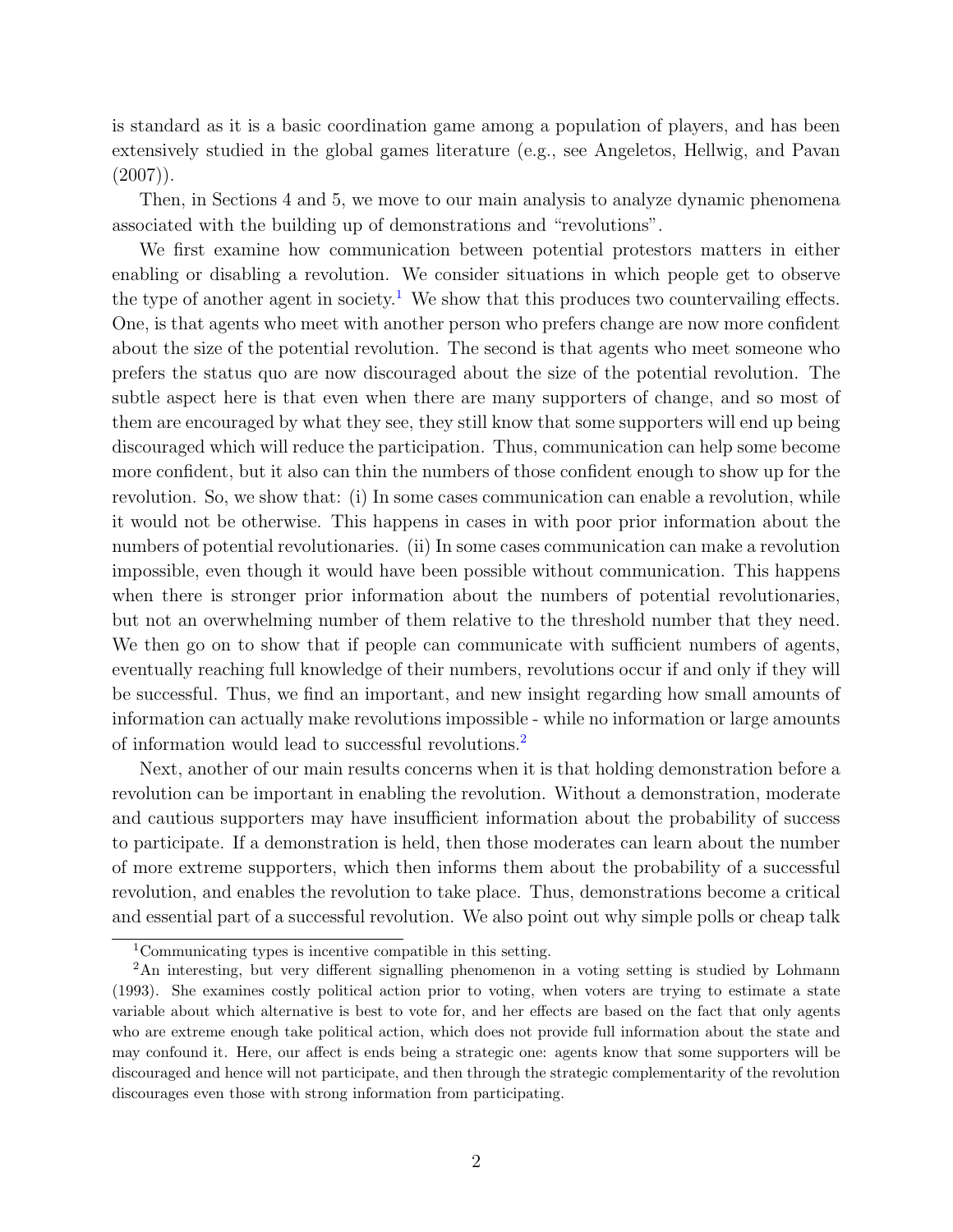are not enough. Social media have been very critical in helping coordinate demonstrations, but they cannot substitute for demonstrations, since they are 'cheap-talk' and do not involve the costly signaling that demonstrations provide. A natural setting is one in which there are many people who would prefer change, but also in which many of them are not willing to pay the personal costs of being an active part of a revolution. They may communicate their support, but fail to turn out when action is needed. Holding a somewhat costly demonstration is a filtering device, which then signals whether there are sufficient numbers of people who are willing to act for change, not just cheer it on. Thus, holding a demonstration before a revolution can be a necessary step to enabling the revolution.

Beyond these main analyses of the role of communication and demonstrations in enabling or disabling revolutions, we also discuss several other issues, as the model provides a base for many potential analyses. For example we also discuss how equilibria may change when agents sources of information are biased by homophily - so that agents who support change are most likely to be talking with others who feel the same, biasing the sample of communication that they receive about the society. We also discuss what happens when the potential revolutionaries are heterogeneous and distrust each other. Here, demonstrations can also signal the relative sizes of the groups, which can also enable or disable the revolution, depending on the degree of distrust. We also provide a picture of the successive steps through which mass demonstrations may build up and have different types join. Finally, we also briefly discuss what governments may do to prevent revolutions - for instance using propaganda, or redistributing income. Finally, in Section 6 we highlight the basic difference between demonstrations and polls, or other means to learn about peoples frustration and willingness to revolt.

Throughout the paper we keep the analysis simple to provide building blocks and potential first steps rather than restricting the model to analyze a single of the rich and diverse phenomena that we hope can be modeled through our basic formulation. Many of our results are easy to understand, but they are basic to understanding societal change through nongovernmental means. In particular, we believe that our main results regarding the important roles of demonstrations, the non-montonicities of information, and issues of homophily and government reactions, have no precedents in theoretical literature.

There is a literature, both theoretical and empirical, on the subject of collective action and the building up of mass demonstrations. These phenomena have been analyzed from different angles, and in reference to different countries and circumstances. Indeed, there are many realities to take into account: the types of governments against which demonstrations are held, the means through which concerned agents may receive and send information, the varying objectives of agents that agree on the need to change the government, but may disagree on the alternative to set in place. The Arab Spring and the role of social networks ad cell phones have raised new important questions, activated the literature and provided opportunities for empirical tests. It is not possible to survey the literature on the subject here, but we discuss the key references (with more below, as we proceed). An early precursor on coordination games is Granovetter (1978). Other important studies of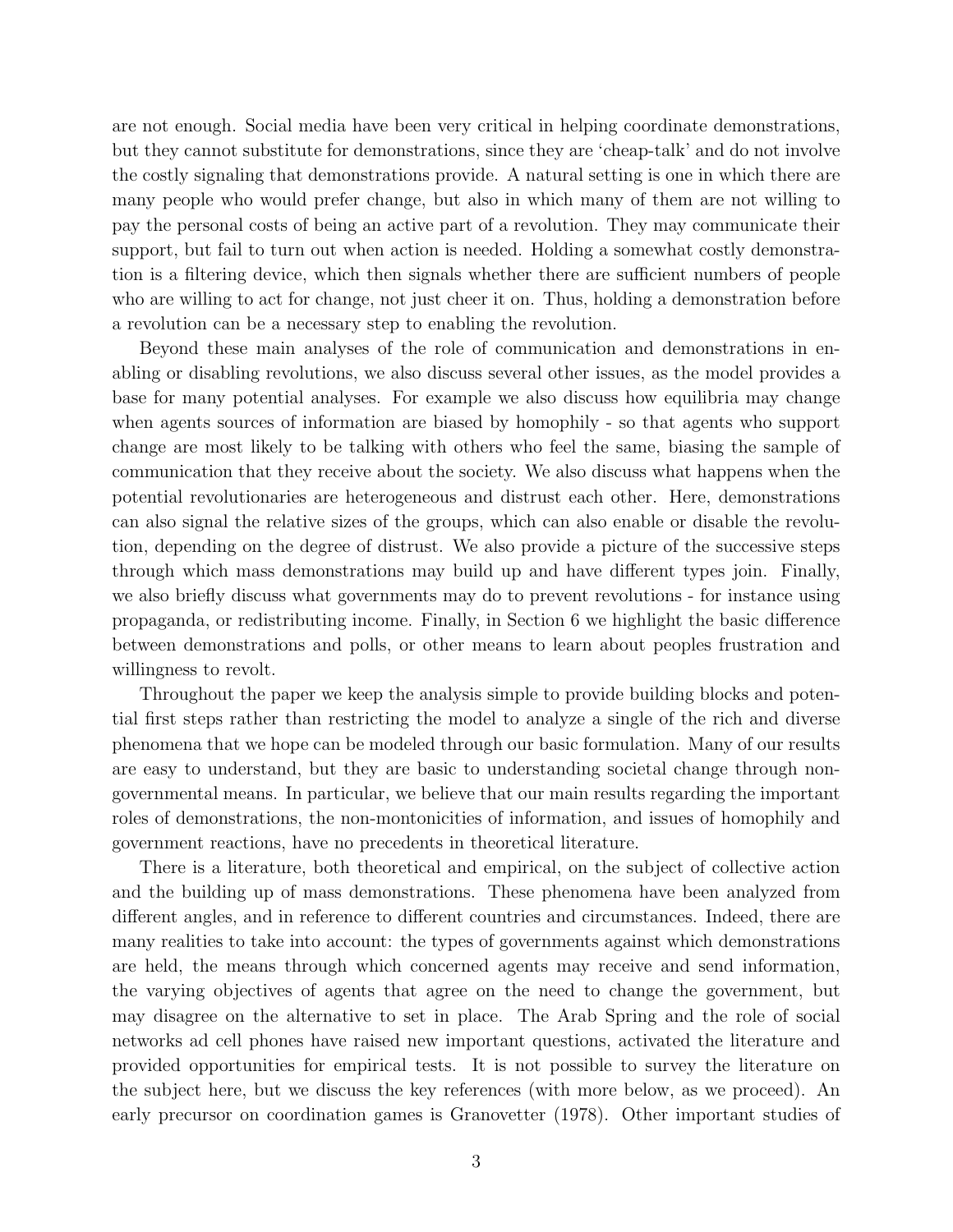collective action and mobilization build upon the herding literature of Banerjee (1993) and Bikhchandani, Hirshleifer, and Welch (1993). Some of these papers examine sequential observations and how these affect voting, a politician's decision, or a collective action (e.g., see Chwe (1999), Lohmann (1993, 1994ab, 2000), Bueno de Mesquita (2010), and Kricheli, Livne, and Magaloni (2011)). The importance of information is central to all of these papers. At a high level, there is a common theme that there can be inefficiencies in outcomes due to imperfect information aggregation. However, the models and analyses are different from ours. The closest overlap is with Kricheli, Livne, and Magaloni (2011) who analyse a two period model in which the first period turnout informs second period activists about whether they should try a revolution. Our analysis of a first period demonstration has a similar intuition even if the models differ. The point that we make that in many cases the revolution could not take place without such a demonstration is new. In addition, our main results regarding the non-monotonicities of the amounts of information, conflicts between different types of revolutionaries, and issues of homophily as well as government propaganda and redistribution, are also new.

## 2 A Static Model as a Building Block

We begin by describing a one-shot model in which a population must simultaneously decide whether to participate in a strike or revolution, etc., in ignorance of other agents' types. We present an analysis of this model of collective action first, since it is a useful benchmark and building block for our main analysis. This sort of model is standard, as it is basically a coordination game among a population of players. It has been extensively studied in the global games literature (e.g., see Angeletos, Hellwig and Pavan (2007)), although we not add distributional assumptions to try to derive uniqueness of equilibrium, since the multiplicity of equilibria is important in our setting, both empirically and in the theory; especially when we expand the analysis to more than one period.

#### 2.1 The Players

A continuum of citizens of mass 1 are indexed by  $i \in [0, 1]$ .

They have a choice to participate in a revolution or strike, etc.

In terms of the basic model, we will use the term 'revolt' but the model obviously has many applications.

The collective action is successful if at least a fraction  $q \in (0, 1]$  of the population participates. If fewer than q participate, then the action fails.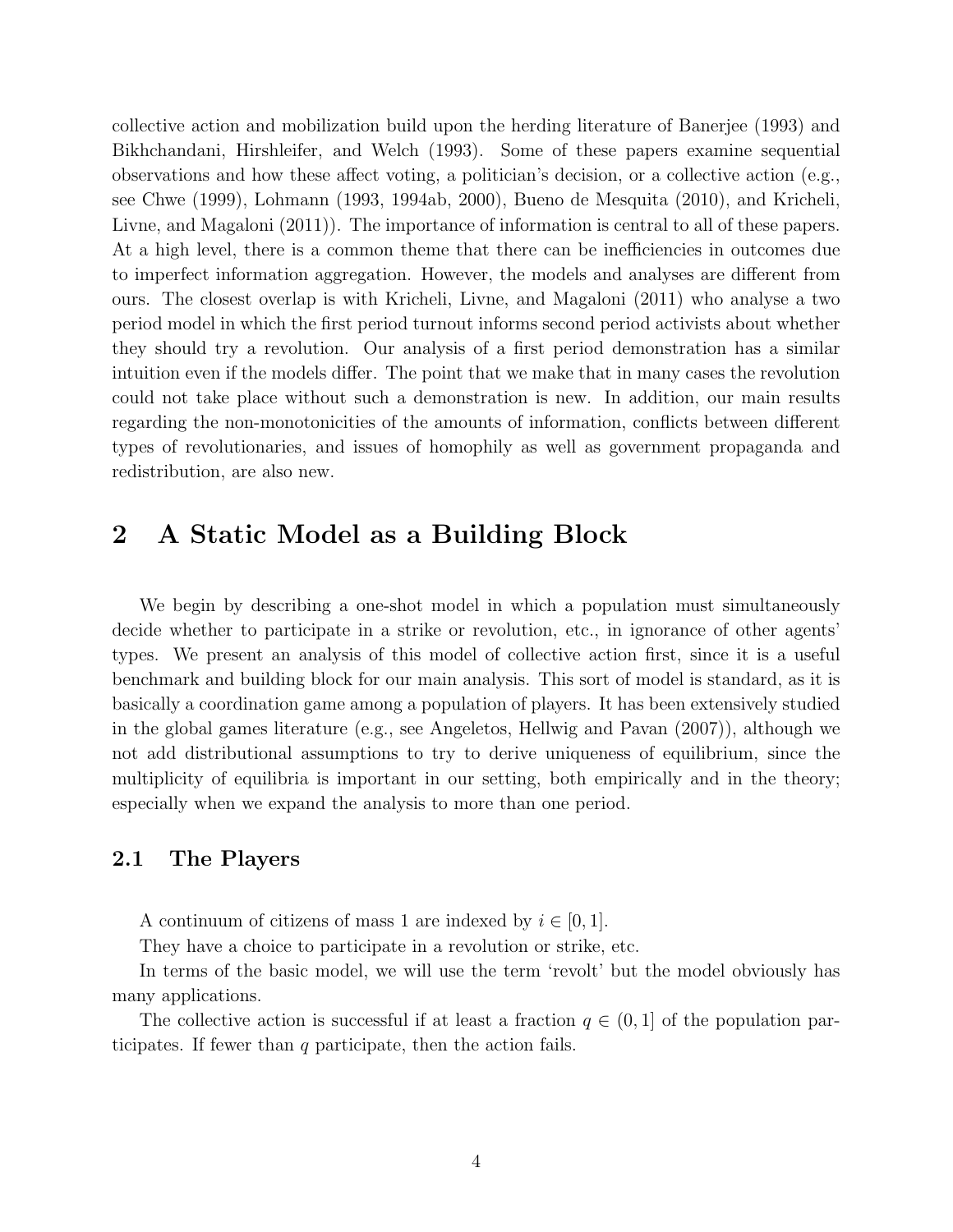#### 2.2 Uncertainty

 $\omega \in \mathbb{R}$  is the state of the world, which can encode information about the value of the revolution and what fraction of the population would gain from the revolution, and so forth.

There is a prior distribution over  $\omega$ , denoted G - and agents do not directly observe  $\omega$ .

 $\theta_i \in \mathbb{R}$  is the type of agent i, which is the private information of that agent.<sup>[3](#page-5-0)</sup>

The distribution over types depends on the state of the world and is denoted  $F(\theta_i|\omega)$ . We treat these as if they are independent across agents conditional upon the state, which is technically convenient but has some measurability issues that are easily handled as the limit of a finite model.[4](#page-5-1)

We assume the standard ordering property on information.<sup>[5](#page-5-2)</sup> conditional upon  $\theta_i$ , the distribution on  $\omega$  and others' types are both increasing in  $\theta_i$  in the sense of first order stochastic dominance. Thus, higher types of an agent lead that agent to expect higher types of other agents.

#### 2.3 Payoffs

An agent gets a value from the the revolution as a function of whether it is successful or not and whether the agent participates or not. All of these payoffs can be type and state dependent, and are given by the following table.

$$
Success \t Failure
$$
  
Participate  $a(\theta_i, \omega) + V_i(\theta_i, \omega) \t b(\theta_i, \omega) - C_i(\theta_i, \omega)$   
NotParticipate  $a(\theta_i, \omega)$   $b(\theta_i, \omega)$ 

Here,  $a(\theta_i, \omega)$  is the value that an agent gets if the revolution is successful, regardless of whether the agent participates or not, and this can depend on the agent's type and the

<span id="page-5-0"></span><sup>3</sup>We could allow the states and types to be multidimensional and more complicated. The advantage of one dimension is that what we ultimately care about is whether an agent is sufficiently unhappy with the government would revolt. More dimensions would involve partial orders, but the story would basically be the same - some people are unhappy enough to revolt and others are not, and the agents are trying to learn about the relative fractions and potential for success.

<span id="page-5-1"></span><sup>4</sup>For a discussion of the issues of a continuum of agents having independent observations see Feldman and Gilles (1985) and Judd (1985). In our model, the independence is not really needed, and so a very easy way of formalizing the signals for our purposes is as follows. Uniformly at random, draw  $i_0$  from  $[0, 1]$  - this will be the agent who gets the lowest signal in society. Then let  $\theta_i = F^{-1}(i - i_0|\omega)$ , where  $F^{-1}(\cdot|\omega)$  is the inverse of  $F(\theta_i|\omega)$ , and we take  $i - i_0$  modulo 1, so that if  $i < i_0$ , then we set  $i - i_0 \equiv i + 1 - i_0$ . So, we randomly pick an agent to have the lowest signal, and then just distribute the signals then in a nondecreasing way for the rest of the agents with higher labels, and then wrap around beginning again at 0. This results in the right distribution of types without any measurability issues and the independence of types is not needed for our results, as agents only care about the population behavior not any particular agent's behavior.

<span id="page-5-2"></span><sup>5</sup>See Milgrom (1981).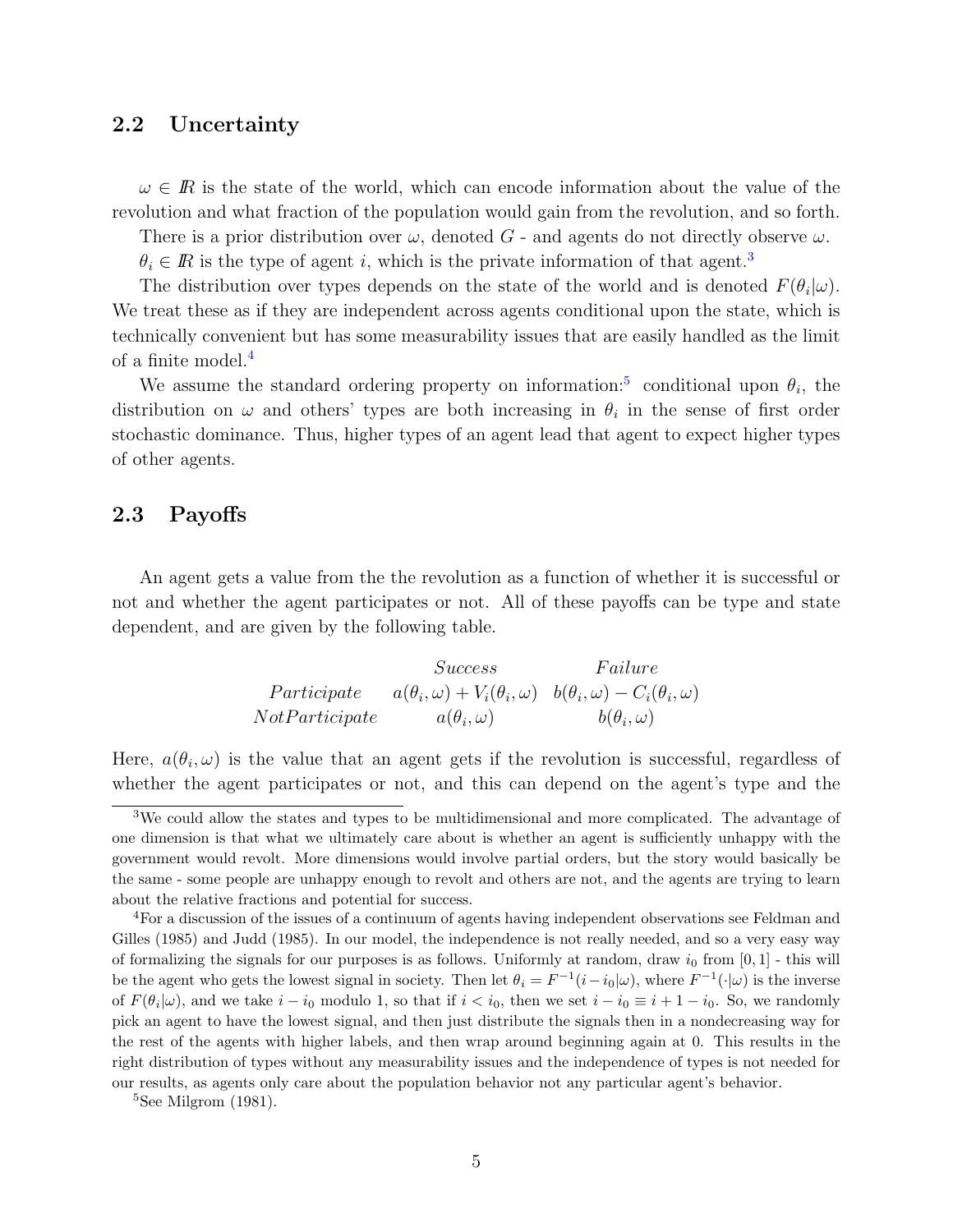state. Similarly,  $b(\theta_i, \omega)$  is the value that an agent gets if the revolution fails, regardless of whether the agent participates or not, and this can depend on the agent's type and the state. The values,  $V_i(\theta_i, \omega)$  and  $C_i(\theta_i, \omega)$  then are the additional value and cost that an agent gets from participating in the revolution as a function of whether it is successful or fails. Generally,  $C_i$  will be negative, but  $V_i$  could be positive or negative.

Note that this is strategically equivalent to the following payoff matrix:

|                | <i>Success</i> | Failure                                          |
|----------------|----------------|--------------------------------------------------|
| Participate    |                | $V_i(\theta_i, \omega)$ $-C_i(\theta_i, \omega)$ |
| NotParticipate | $\cup$         | $\cup$                                           |

The strategic equivalence is due to the fact that the only thing that motivates an agent to participate is the difference that they experience from participating or not, as a function of whether the revolution is successful or not.

Since  $V_i$  can already encode relevant heterogeneity in the population via  $\theta_i$ , from a strategic perspective only  $V_i/C_i$  matters and so it is without loss of generality for the strategic analysis to normalize the model so that  $C_i = C > 0$  for all i. We still keep C as a variable, as we wish to consider cases in which a government adjusts the penalties for participating in a failed protest/revolution.

We presume that  $V_i$  is symmetric across agents and nondecreasing in  $\theta_i$ ,  $\omega$ , and increasing in at least one of the two arguments.

Thus, we consider games of the form:

|                | Success Failure       |        |
|----------------|-----------------------|--------|
| Participate    | $V(\theta_i, \omega)$ | $-C$   |
| NotParticipate | $\cup$                | $\cup$ |

Let us mention two canonical cases:

#### 2.3.1 (Correlated) Private Values

One case of interest is that of "private-values" so that  $V(\theta_i, \omega)$  depends only on  $\theta_i$ . In this case it is without loss of generality (adjusting distributions) to set  $V(\theta_i, \omega) = \theta_i$ , and so payoffs are

| Success        | Failure    |    |
|----------------|------------|----|
| Participate    | $\theta_i$ | -C |
| NotParticipate | 0          | 0  |

An interpretation of this case is that each citizen knows how unhappy he or she is with the government - which is the  $\theta_i$ . Here, the state of the world  $\omega$  captures how unhappy the overall population is via the distribution of  $\theta_i$ 's. Agents, via Bayes' rule, can infer how unhappy the rest of the world is by inference given that higher states,  $\omega$ 's, lead to a higher distribution over  $\theta_i$ 's. So, if an agent is very unhappy, then she infers that it is likely that  $\omega$ is high and so it is then likely that other agents are unhappy too.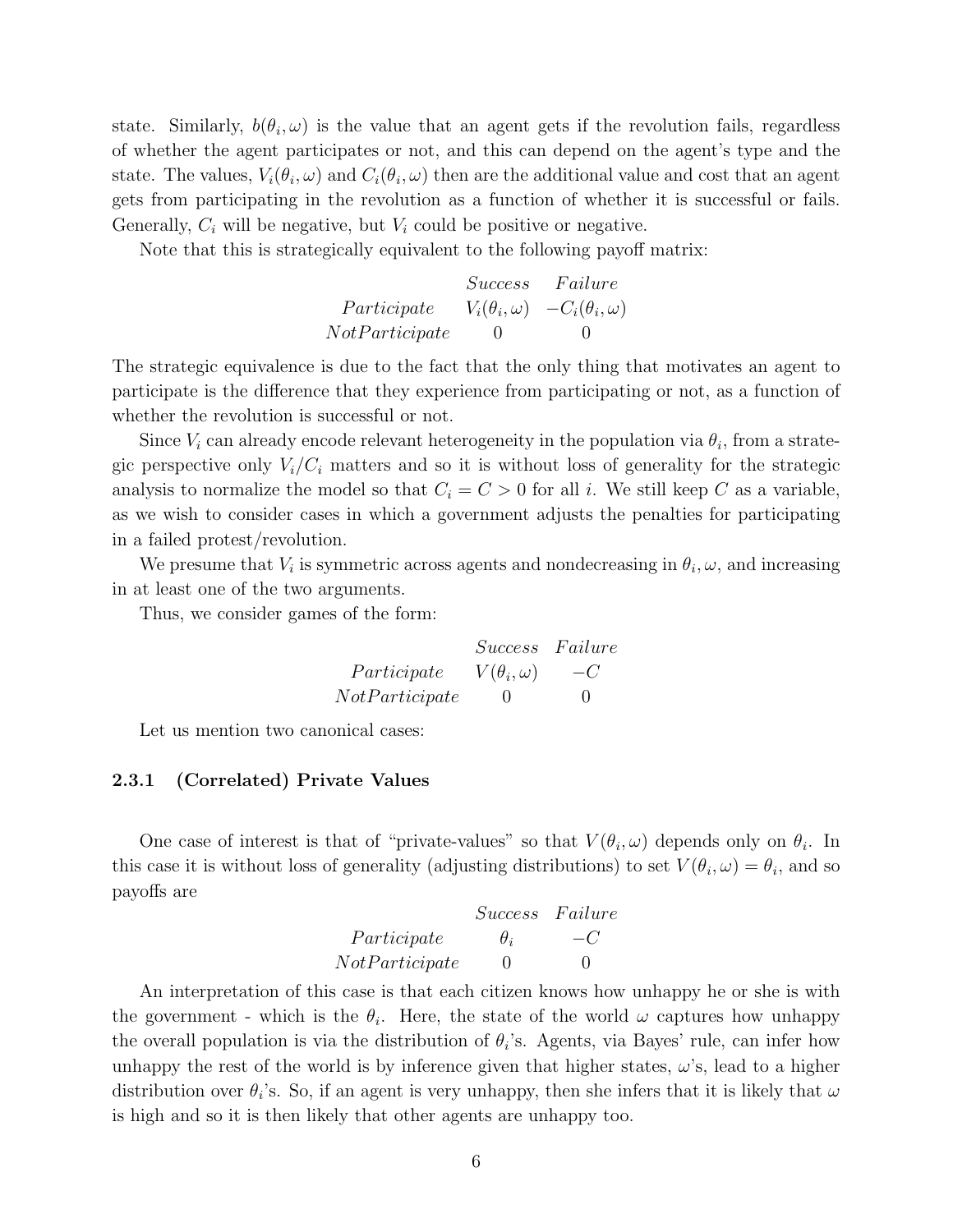#### 2.3.2 Common Values

Another case of interest is where  $V(\theta_i, \omega)$  depends only on  $\omega$ . In this case, if preferences are symmetric, then it is without loss of generality (adjusting distributions) to set  $V(\theta_i, \omega) = \omega$ , and so payoffs are

> Success Failure Participate  $\omega$  –C  $NotParticipate$  0 0

This case is one in which agents do not really know whether they would like to have a successful revolution – that is governed by a state  $\omega$ . For instance, agents might not know how competent or corrupt the government really is, or what might replace it. Each agent has a signal  $\theta_i$  which is some noisy information about the state, and so they must infer  $\omega$ via Bayes' rule from their own types.

For our purposes, it is not really important which formulation we use as they all have similar effects: agents with higher  $\theta_i$ 's are more optimistic that there is a high payoff from participation and that other agents feel the same. So, they all have the same basic structure of equilibria: agents with types or signals  $(\theta_i s)$  above some threshold participate, and others do not. Thus, we first state that general result, and then we specialize to the model with private values, for a clean and intuitive analysis.

#### 2.4 Strategies and Best Responses

A strategy for player *i* is a function  $\sigma_i : \mathbb{R} \to \Delta({0, 1})$ , which specifies a probability of participating,  $\sigma_i(\theta_i) \in [0, 1]$ , as a (Lebesgue measurable) function of an agent's type.<sup>[6](#page-7-0)</sup>

Let  $p_{\sigma}(\theta_i)$  denote *i*'s beliefs that at least a fraction q of the other agents will participate, conditional on other players playing according to  $\sigma$  and the agent seeing  $\theta_i$ .

Given the continuum, an agent is never pivotal in determining whether there is a fraction of at least  $q$  of the population who participate, and so this is a straightforward calculation.

Then expected payoff to participation is then

$$
p_{\sigma}(\theta_i)E[V_i(\theta_i,\omega)|\theta_i] - (1 - p_{\sigma}(\theta_i))C,
$$

and the payoff from non-participation is 0, and so it is a best response to participate if and only if

<span id="page-7-1"></span>
$$
\frac{E[V_i(\theta_i, \omega)|\theta_i]}{C} \ge \frac{1 - p_{\sigma}(\theta_i)}{p_{\sigma}(\theta_i)}.
$$
\n(1)

Note that, given the ordering of types and preferences,  $\frac{E[V_i(\theta_i,\omega)|\theta_i]}{C}$  is strictly increasing in  $\theta_i$ .

<span id="page-7-0"></span> $6$ We work with strategies that are also Lebesgue measurable as a function of the agents' labels. Generally the equilibria will naturally depend only on agents' types and not their labels, and so this is not really a restriction.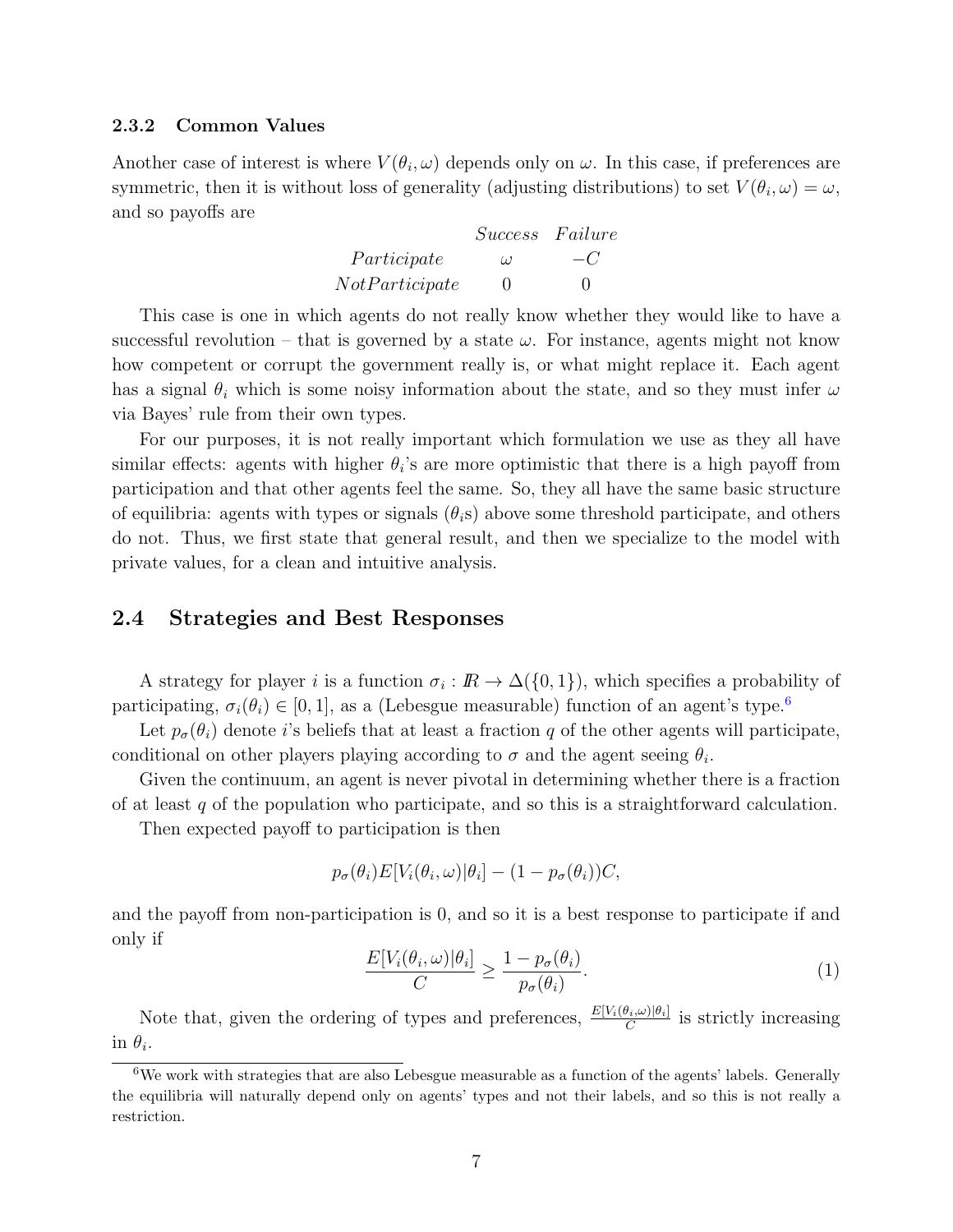#### 2.5 Equilibria

We examine Bayesian equilibria of the game. Later in the paper, when we consider dynamic versions of model, we examine weak perfect Bayesian equilibria, which reduce to Bayesian equilibria in a one-shot game. So, whenever we say 'equilibria' we are referring to weak perfect Bayesian equilibria.

#### 2.6 Existence

As this is a coordination game, there often exist multiple equilibria. For instance, nobody participating is always a strict equilibrium: if none of the other agents participate then the revolution will surely fail and so it is a best response not to participate. However, for nontrivial cases (in which there is enough weight on high types agents that they believe there is a large enough chance that they can be successful), there also exist participatory equilibria.

In particular, we focus on the class of equilibria in which agents play monotone strategies: their probability of participating is non-decreasing in  $\theta_i$ . Given the increasing preferences and ordering on information, such equilibria always exist. Nonetheless, there do exist other equilibria, although for generic distributions these will be the only equilibria.<sup>[7](#page-8-0)</sup>

PROPOSITION 1 Symmetric and monotone equilibria exist. Each monotone equilibria can be described by a single threshold  $t$  (the same for all agents), such that an agent participates if  $\theta_i > t$  and not if  $\theta_i < t$ . Monotone equilibria are all symmetric up to the possible mixing that occurs at t. Monotone equilibria can be ordered by their thresholds, with  $\infty$  always being an equilibrium threshold.

This follows from an application of Tarski's fixed point theorem, which establishes that equilibria form a complete lattice, which here is just ordered in terms of the thresholds. Given that the proof is standard, we omit it.

So, we can represent monotone equilibria by thresholds  $t$ , such that an agent participates if  $\theta_i > t$  and not if  $\theta_i < t$ . In cases with atoms in the distribution it is possible to have mixing at  $t$ .

In what follows, when we say 'equilibrium', we refer to a symmetric monotone equilibrium. We focus on the most participatory equilibrium, that is with the lowest  $t$ .

<span id="page-8-0"></span><sup>&</sup>lt;sup>7</sup>For an example of a non-monotone equilibrium consider a common values setting with  $\omega = 2, 3$  with equal probability and  $C = 1$ ; and such that  $\theta_i = \omega$  so that all agents know the state. In this case, there is always a 'best' equilibrium in which all agents participate, and there is a worst equilibrium in which no agents participate. However, there is also a non-monotone equilibrium: There is an equilibrium in which all agents participate if  $\theta_i = \omega = 2$  and none participate if  $\theta_i = \omega = 3$ .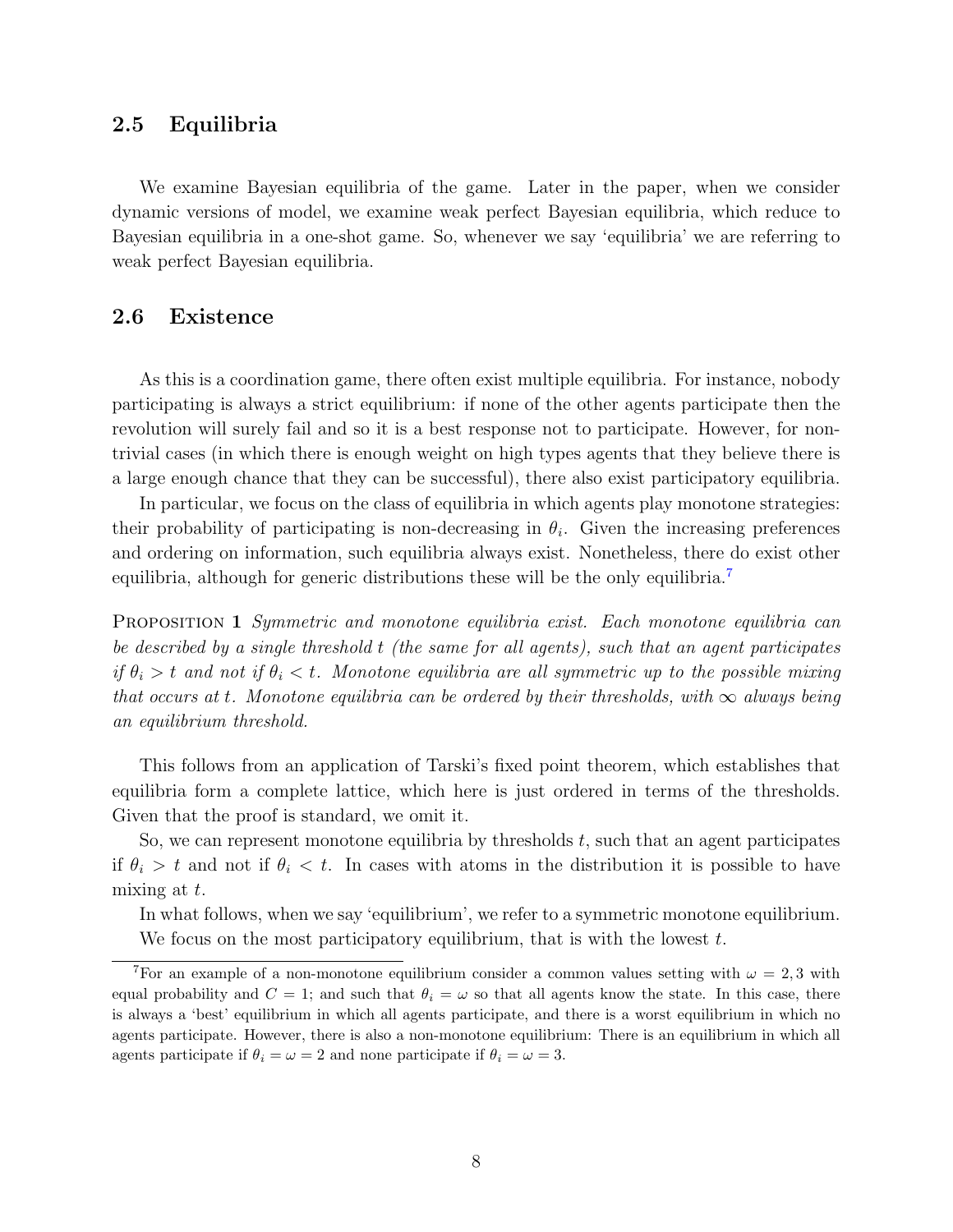## 3 A Discrete Private Values World

As we stated above, the main any insights and the workings of equilibria are broadly similar for the private and common values worlds, so we focus on the private values version of the model that captures the most essential features.

Consider a simplified version of the model in which types are either  $\theta_H > 0$  or  $\theta_L < 0$ .

In particular, suppose that either  $z > q \geq 1/2$  of the population are  $\theta_H$  which happens with probability  $\pi$ , which we call the "High" state; or  $1 - z < q$  of the population are  $\theta_H$ , which happens with probability  $1 - \pi$ , and we call the "Low" state.<sup>[8](#page-9-0)</sup>

If a player is of type  $\theta_H$ , by Bayes' Rule her conditional probability on the "High" state is

$$
\frac{\pi z}{\pi z + (1 - \pi)(1 - z)}
$$

Thus, by [\(1\)](#page-7-1) there exists an equilibrium where the high types all show up if and only if:

<span id="page-9-2"></span>
$$
\theta_H/C \ge \frac{(1-\pi)(1-z)}{\pi z}.\tag{2}
$$

The existence of an equilibrium in which the high types have a high enough belief that they expect a positive payoff from showing up is pictured in Figure [1,](#page-10-0) as a function of  $\pi$  and z.

We emphasize that there are two requirements in order for there to exist an equilibrium in which high types all participate:

- it must be that  $z \geq q$ , as otherwise even in the high state there would not be enough high types to be successful, and
- it must be that beliefs of the high types put a large enough weight on the chance of success so that they are willing to participate which is true if and only if  $\theta_H/C \geq$  $(1-\pi)(1-z)$  $\frac{\pi j(1-z)}{\pi z}$ .

The first constraint is that z lies to the right of the vertical segment at  $z = q$  and the second constraint is that  $\pi$  and z are above the level curve at which  $\theta_H/C = \frac{(1-\pi)(1-z)}{\pi z}$  $rac{\tau}{\pi z}$ . If and only if both of these are satisfied does there exists an equilibrium in which high types participate. There always exists an equilibrium in which nobody participates.

<span id="page-9-0"></span><sup>&</sup>lt;sup>8</sup>The symmetry between the fraction being z and  $1-z$  simplifies calculations, but does not alter the intuition behind any of the results.

<span id="page-9-1"></span><sup>&</sup>lt;sup>9</sup>At exactly this value, depending on how one models what happens when exactly q people show up, there also exists a mixed strategy equilibria where the high types mix, but it is unstable to slight changes in the preferences as well as mixing, whereas the two pure strategy equilibria of all high types and no high types participating are each stable.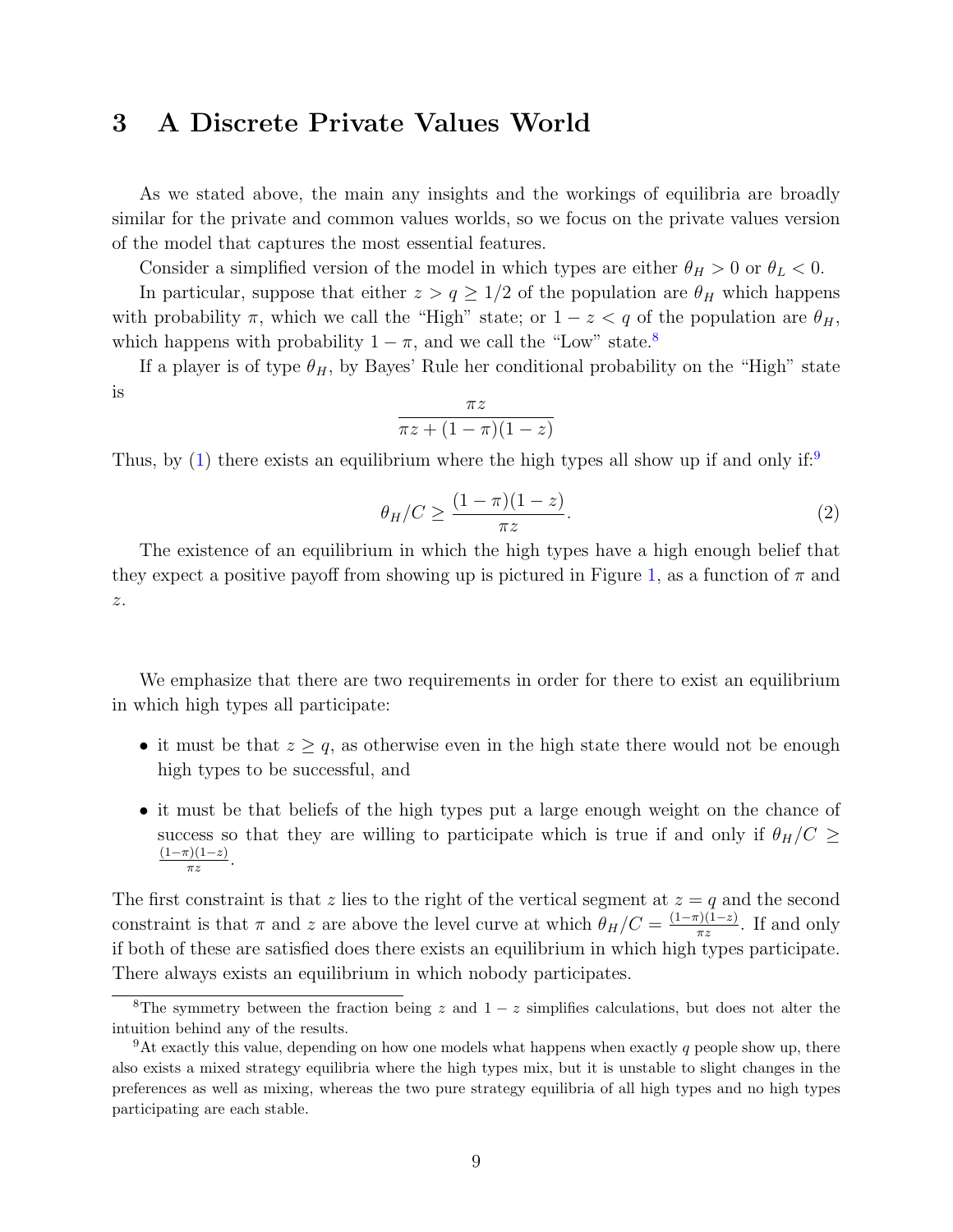<span id="page-10-0"></span>

Figure 1: There is an equilibrium in which the high types participate if and only if the prior  $\pi$  and the correlation z are high enough.

The model produces some intuitive comparative statics, that follow directly from equation [2](#page-9-2) and are pictured in Figure [2.](#page-11-0) We see that the range of values of  $\pi$  and z for which there is a revolutionary equilibrium shrinks as we decrease  $\theta_H$  and/or increase  $C$ .<sup>[10](#page-10-1)</sup>

There are high types in either state, and they act based on their beliefs conditional on the fact that they are a high type. So, they know that they still face a chance of failure as it is possible that it will be the low state and there are just not enough high types to succeed.<sup>[11](#page-10-2)</sup> So, high types participate but the revolution still fails whenever it happens to be the low state; and thus the likelihood of success increases as the likelihood of the high state,  $\pi$ , increases. Also, as z increases there is a higher correlation of the high types with the state: there are more high types who show up in the high state when the revolution is successful, and fewer who show up in the low state when the revolution fails.

<span id="page-10-1"></span><sup>10</sup>See Kricheli, Livne, and Magaloni (2013) for evidence that increased costs lead to fewer protests, but ones that are more likely to be successful when they occur.

<span id="page-10-2"></span><sup>&</sup>lt;sup>11</sup>This is provided  $z < 1$ , as otherwise (if  $z = 1$ ) types are fully correlated with the state and fully revealing and the analysis becomes trivial.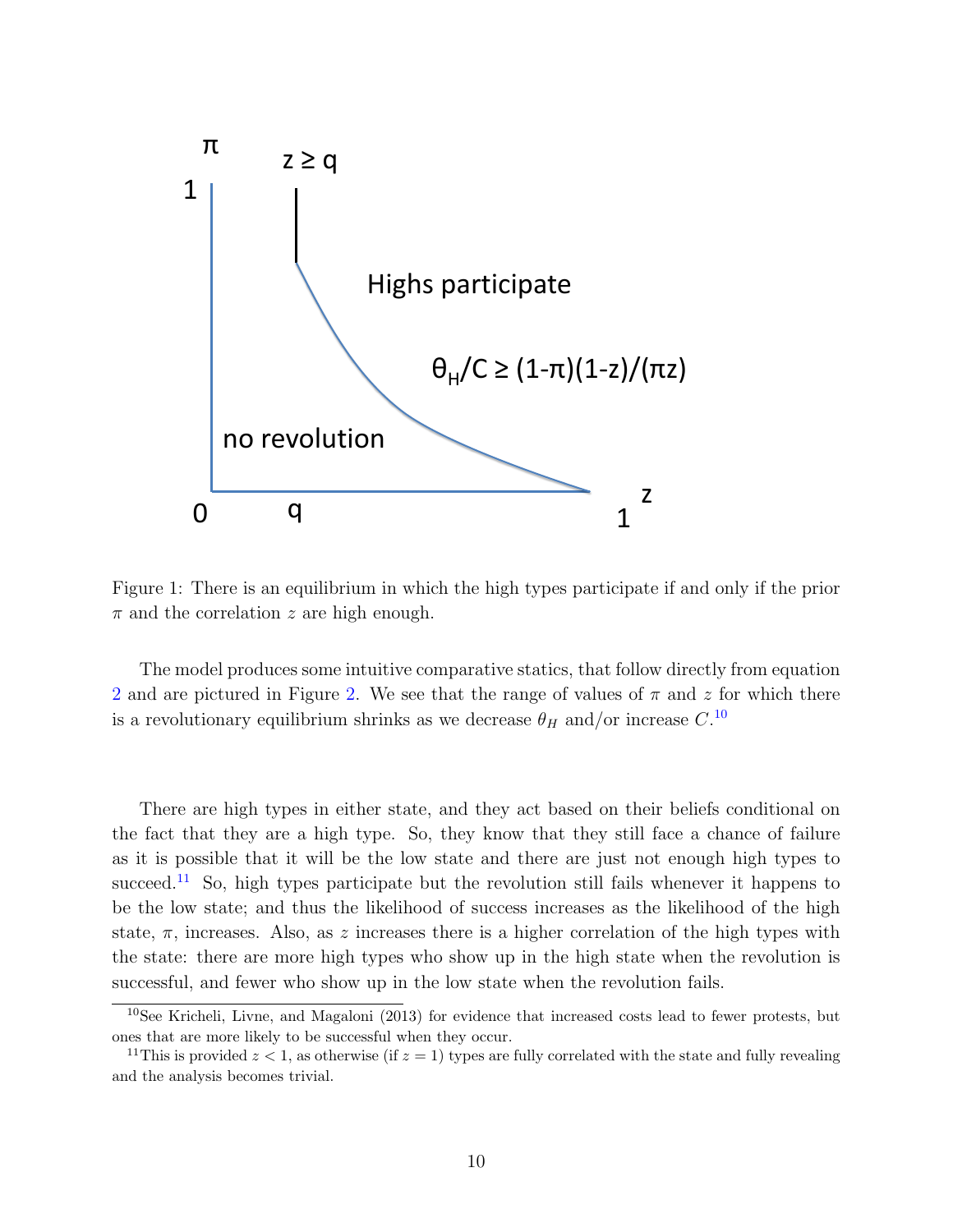<span id="page-11-0"></span>

Figure 2: The range of values of the prior belief on the high state,  $\pi$ , and the correlation between types and the state, z, shrinks as the cost of the revolution increases or the value to highs from participating decreases. Also, as  $\pi$  increases, the likelihood of success increases, and as z increases there is a better match of the high types with the state.

## 4 Dynamics and Information

With the basic model in hand, we now expand to analyze how information affects the possibility of having revolutions.

We begin with the question of what happens when people get to see some information about how others feel about the regime.

### 4.1 Each Agent See One Other Agent's Type

We first consider what happens if each agent get to see one other agent's type, where that agent is chosen uniformly at random. So, each agent gets to talk to one other agent in the society and learn that agent's type.<sup>[12](#page-11-1)</sup> This provides additional information to the agents, since now they have two signals about the state rather than just one.

<span id="page-11-1"></span><sup>&</sup>lt;sup>12</sup>Note that it is incentive compatible for agents to tell each other their types, and so it is without loss of generality to simply assume that types are observed when two agents meet.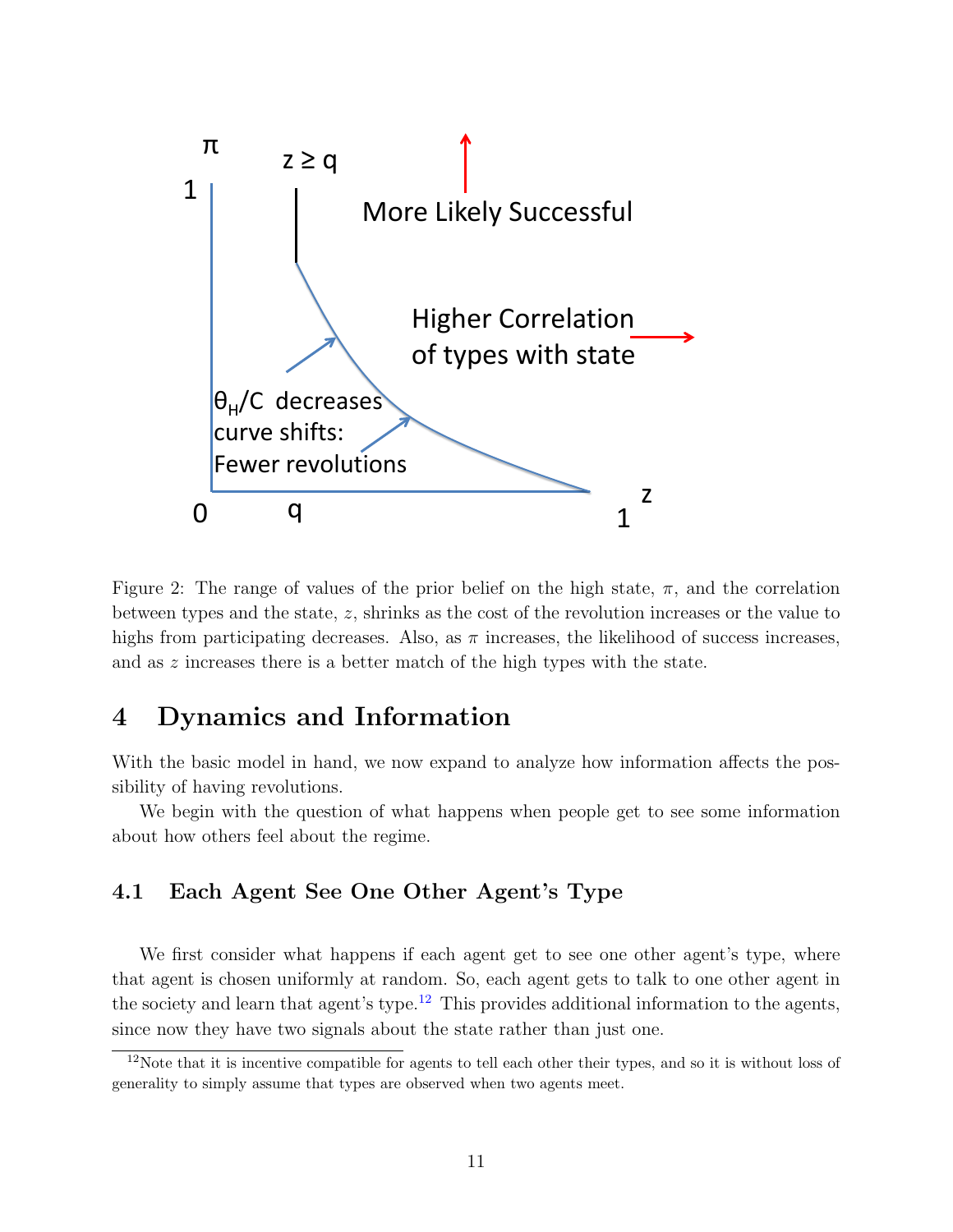First note, again, that since  $\theta_L < 0$ , we only have to analyze the high type's incentives in order to characterize equilibria, since low types never participate.

If a high type sees another agent of a high type, then by Bayes' Rule, the agent's belief that the state is 'High' is

$$
\frac{\pi z^2}{\pi z^2 + (1 - \pi)(1 - z)^2}
$$

.

If a high type sees that the other agent is a low type, then by Bayes' Rule, the agent's belief that the state is 'High' is

$$
\frac{\pi z(1-z)}{\pi z(1-z) + (1-\pi)z(1-z)} = \pi.
$$

First, let us consider the case in which the prior belief is so high that even if a high agent meets a low agent, the high agent is still convinced enough of the high state that the agent is willing to go to the revolution. By  $(1)$  there exists an equilibrium where the high types show up regardless of signals if and only if:

<span id="page-12-0"></span>
$$
\theta_H/C \ge \frac{(1-\pi)}{\pi}.\tag{3}
$$

The above condition is more demanding than our previous equilibrium in the absence of any signals, since it is asking whether high types go even when getting another signal which is a low one. Another possibility is that only some of the high types are now willing to show up - those who get to see another high type.

For there to exist an equilibrium in which the high types only show up when they see a high other type, two things are necessary: one is that they are sufficiently convinced of the high state that they are willing to show up: by  $(1)$  this requires that

<span id="page-12-1"></span>
$$
\frac{\theta_H}{C} \ge \frac{(1-\pi)(1-z)^2}{\pi z^2}.
$$
\n(4)

The second requirement is that there have to be enough of these high types who also see other highs (in the high state) for the revolution to be successful. This requires that

$$
z^2 \ge q,
$$

since  $z^2$  of high types will see another high type in the High state.

These two different sorts of equilibria are pictured in Figure [3.](#page-13-0)

Comparing this to the no information case, Figure [4](#page-14-0) shows the equilibrium structures for the two settings: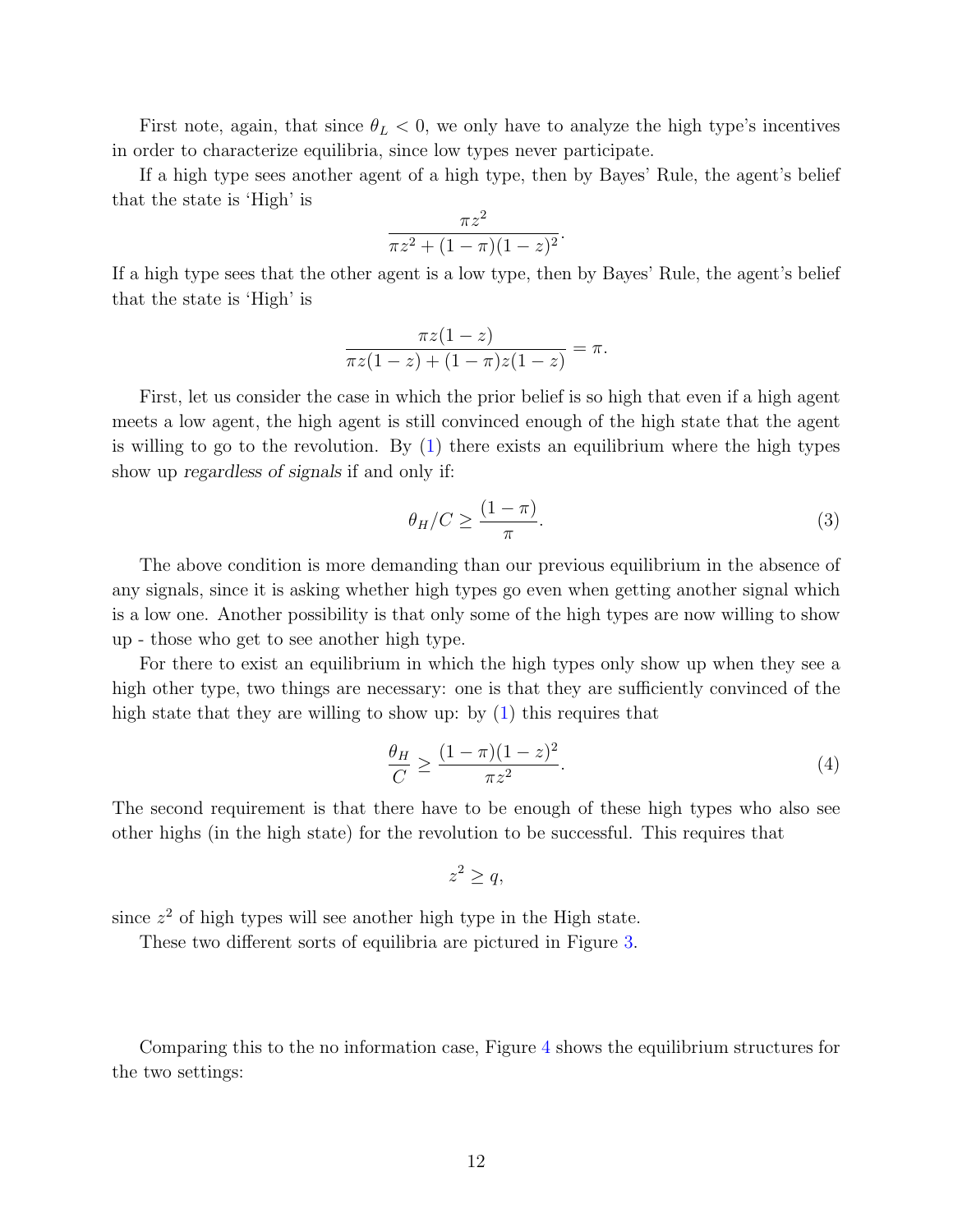<span id="page-13-0"></span>

Figure 3: There are two regions of equilibria.

In Figure [5](#page-15-0) we see that information helps the revolution when  $\pi$  (the prior prob of the High state) is low and when types are sufficiently correlated with the state and so seeing another high type is very informative. In contrast it hurts the revolution when the correlation between types and the state is lower and so many people can see others that have low signals and become discouraged and so that even types who see others who are high know that too few people will show up for it to be successful.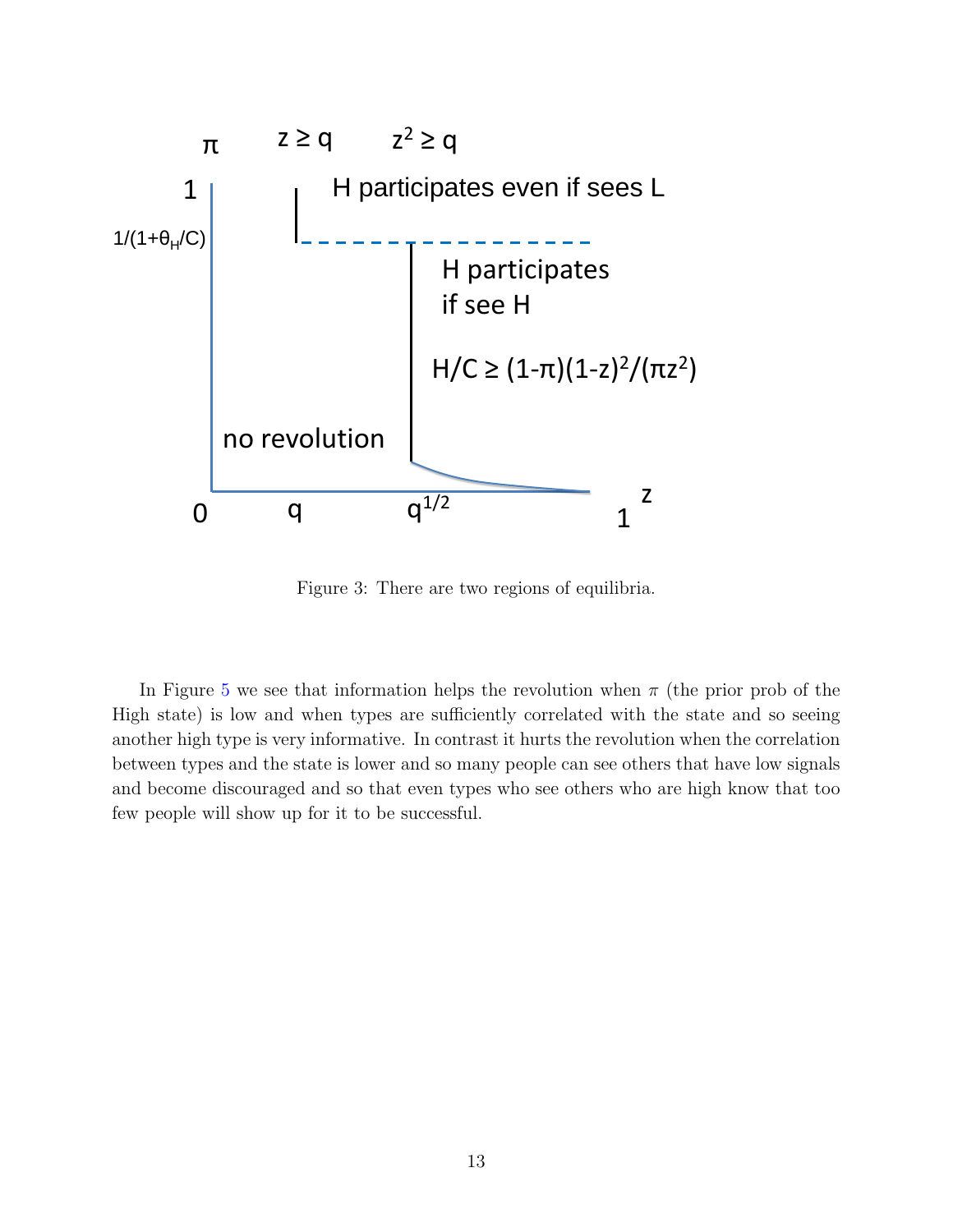<span id="page-14-0"></span>

Figure 4: Five different regions: no revolution, always a revolution regardless of what info is, only a revolution if don't see signals, only a revolution if see signals and both are high, revolution if see signals or not - but only high types that see another high show

So, to summarize, we see four different possibilities:

- With a high enough prior on the high state, there exists an equilibrium in which the high types to show up regardless of what they observe from the other type, in which case it would have been an equilibrium for them to show up without seeing another agent's type. Here the equilibrium is the same as not observing anything, as the prior is strong enough so that information does not influence the agents' decisions. This happens if [\(3\)](#page-12-0) holds (and  $z \ge q$ ). In this case, it also would have been an equilibrium for all high types to show up without any information, and so there is no change in equilibrium structure in this parameter region.
- Next, there is a region in which there was an equilibrium for high types to show up without any information, but with information it is no longer an equilibrium for the high types to show up even if they see another high type. Here the equilibrium fails not because those who see two high signals are not convinced enough about the High state, but instead because they know that they are too small a fraction of the society to be successful. Here information is damaging for the high types as it would have been an equilibrium for them to show up if they did not see another agent! In this region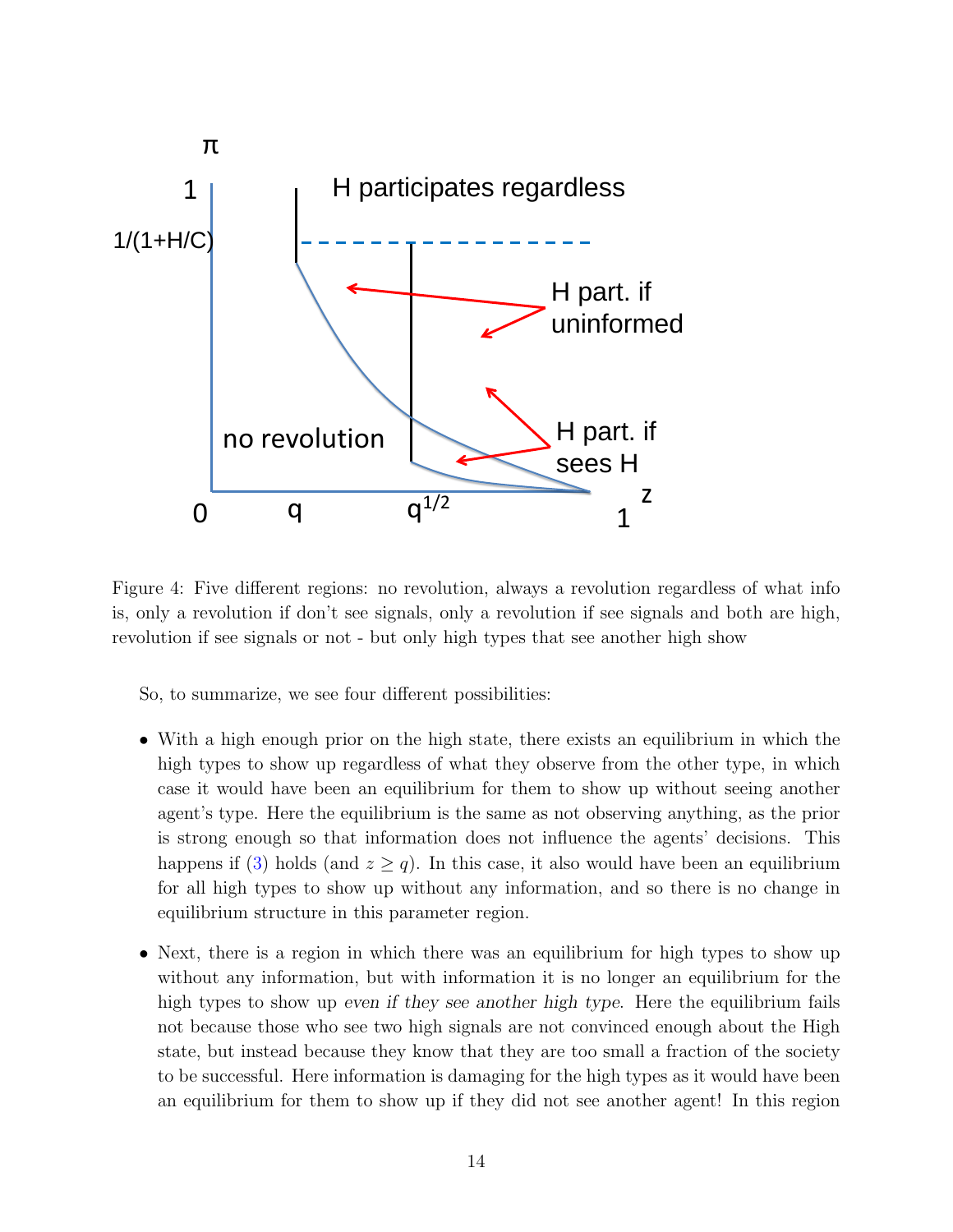<span id="page-15-0"></span>

Figure 5: Sometimes information aids the revolution and other times it blocks it

the high types are ex ante worse off and the low types are better off. This happens if  $z^2 < q < z$  while [\(2\)](#page-9-2) holds.

- Next, there is a region in which there is an equilibrium in which the high types show up if and only if they see that the other agent is of the high type. This breaks into two pieces.
	- One part of this region is where it would also have been an equilibrium for them to show up without seeing anything. Here the equilibrium is now changed, as fewer high types show up in the High state and also in the low state, but the revolution is still successful in the high state and not the low. The High types are better off ex ante, and the low types are indifferent. Ex post, some high types are better off and others worse off in this setting than in the no information case, and overall they are better off ex ante. This happens if  $z^2 > q$  and [\(4\)](#page-12-1) holds, as does  $(2)$ , while  $(3)$  do not.
	- The other part of this region in where it is an equilibrium for the high types to show up if and only if they see that the other agent is of the high type, but it would not have been an equilibrium for them to show up without seeing anything. Here the equilibrium is now changed, as seeing the other type enables high types to show up as they are now surer of the state, while without the information they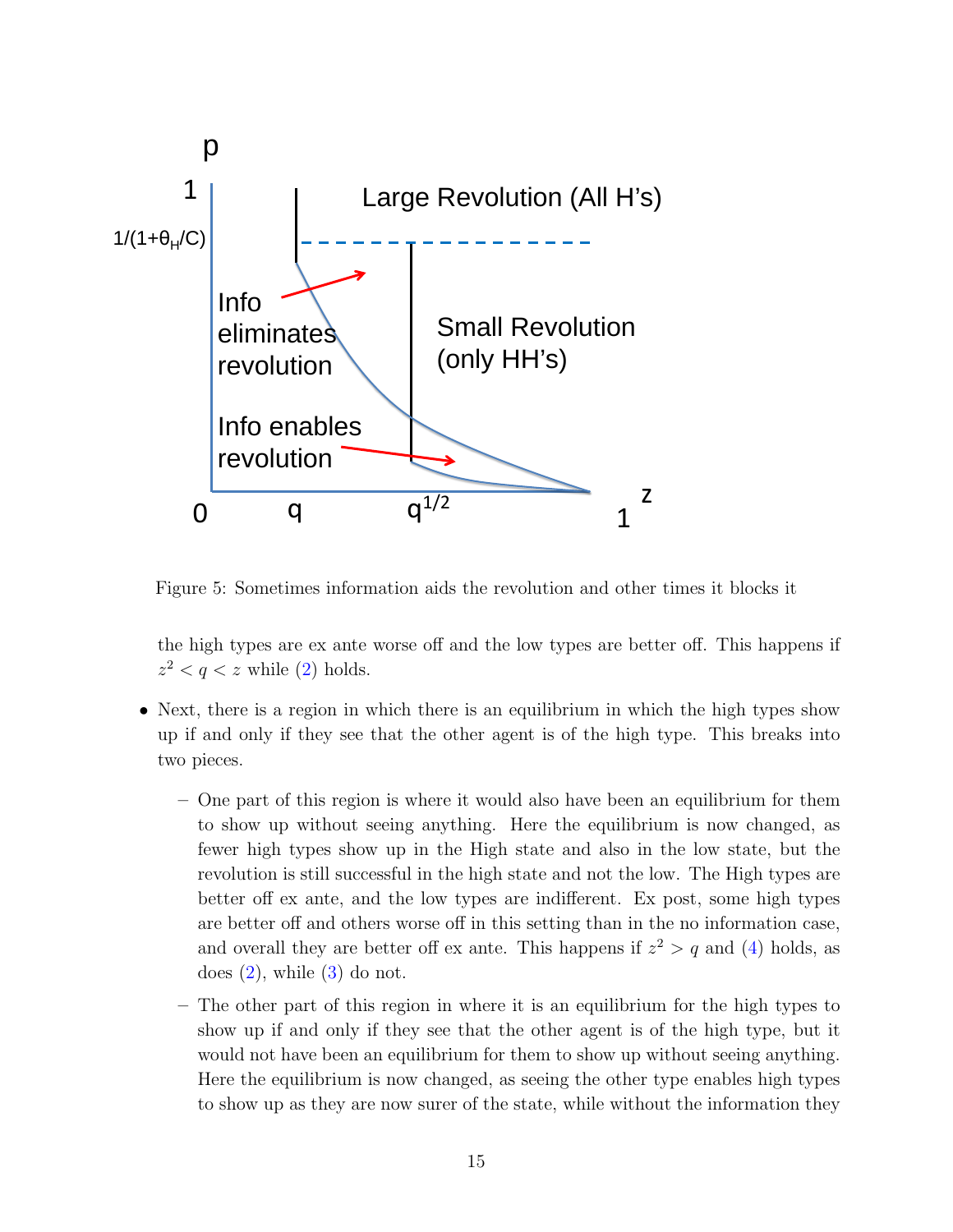would not have been able to have a revolution. Again, the High types are better off ex ante, and the low types are worse off. This happens if  $z^2 > q$  and [\(4\)](#page-12-1) holds, while  $(2)$  does not.

### 4.2 Homophily

The previous analysis considers a case in which an individual meets another person chosen uniformly at random from the population. However, as we know, in many contexts people are more likely to interact with others who are similar to each other, not only in some base characteristic, but also in preferences and political views.<sup>[13](#page-16-0)</sup>

To capture this, let us consider a variation on the above setting in which we allow for homophily. A very easy way to adjust the model to include a bias in meetings, is to allow that a fraction  $h \in [0, 1]$  of matches that would be have been between highs and lows under uniform random are instead with highs matched to highs and lows to lows.

If  $h = 0$  then there is no homophily and matching is uniformly random, while if  $h = 1$ then highs always meet highs and lows always meet lows.

In terms of information, when  $h = 1$ , there is no information in a partner's type as it is then the same as the agent's own type regardless of the agent's type. The informativeness of the signal is highest when  $h = 0$ . However, given the non-monotonicities in equilibrium, the effect of homophily on equilibrium can be ambiguous, as we now show.

In particular, the probability of a  $\theta_H$  type seeing another  $\theta_H$  type with homophily  $h \in$ [0, 1] is  $z^2 + z(1-z)h$  in the high state and  $(1-z)^2 + z(1-z)h$  in the low state.

This leads to a new constraint for the equilibrium in which a high type is willing to participate if and only if seeing another high type. These are straightforward variations on the previous analysis, just using Bayes' rule. The necessary conditions for an equilibrium (presuming that a  $\theta_H$  meeting a  $\theta_L$  type would not participate) are then:

$$
\frac{\theta_H}{C} \ge \frac{(1-\pi)[(1-z)^2 + z(1-z)h]}{\pi[z^2 + z(1-z)h]},
$$

and

$$
z^2 + z(1 - z)h \ge q.
$$

Note that the second inequality gets easier to satisfy as  $h$  increases, while the first one gets harder to satisfy as  $h$  increases: this is the tradeoff as homophily is increased. Homophily decreases information, making the individual incentive to participate harder to satisfy, but also leads to fewer agents who are discouraged by meeting low types. Which effect dominates depends, again, on the relative prior and correlation of types with the sate.

This leads to the adjustment in the equilibrium structure as pictured in Figure [6:](#page-17-0)

<span id="page-16-0"></span><sup>&</sup>lt;sup>13</sup>For background on this empirical observation, termed "homophily", see McPherson, Smith-Lovin and Cook (2001) and Jackson (2008).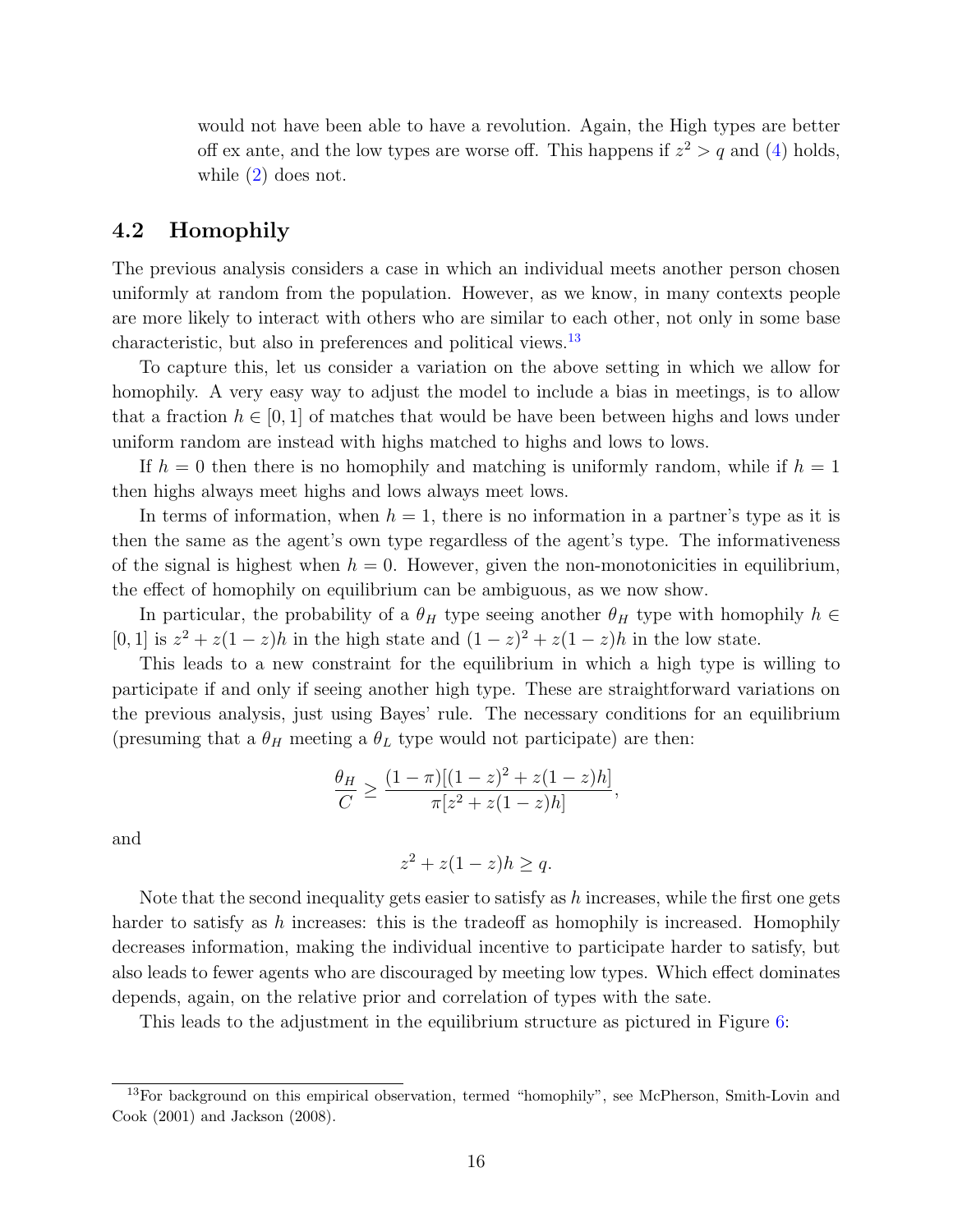<span id="page-17-0"></span>

Figure 6: Homophily (assortativity in meetings) changes the equilibrium structure.

So, we see that higher homophily increases the region of having a revolution if the prior is high enough, since more highs will see high signals and be willing to join, but higher homophily reduces the region for low priors and high z since it decreases the information contained in a meeting.

### 4.3 Seeing Many Other Agents' Types

Next, we consider what happens in the same setting when agents get to see many other randomly chosen agents' types.

<span id="page-17-1"></span>PROPOSITION 2 For any  $z \geq q$ ,  $\pi$ , and  $\theta_H/C$ , there exists a number of signals above which there is an equilibrium which involves protests conditional upon sufficient fraction of high types being observed. Moreover, as the number of others observed increases, the fraction of high types participating in the 'High state goes to 1 and the fraction of high types participating in the 'Low state goes to 0: the protest is perfectly effective in the limit.

In the proposition, by the law of large numbers agents will eventually be sure of the state, and so there exists an equilibrium in which agents who are high types show up whenever their posterior is above a threshold, and in the limit they are almost always successful.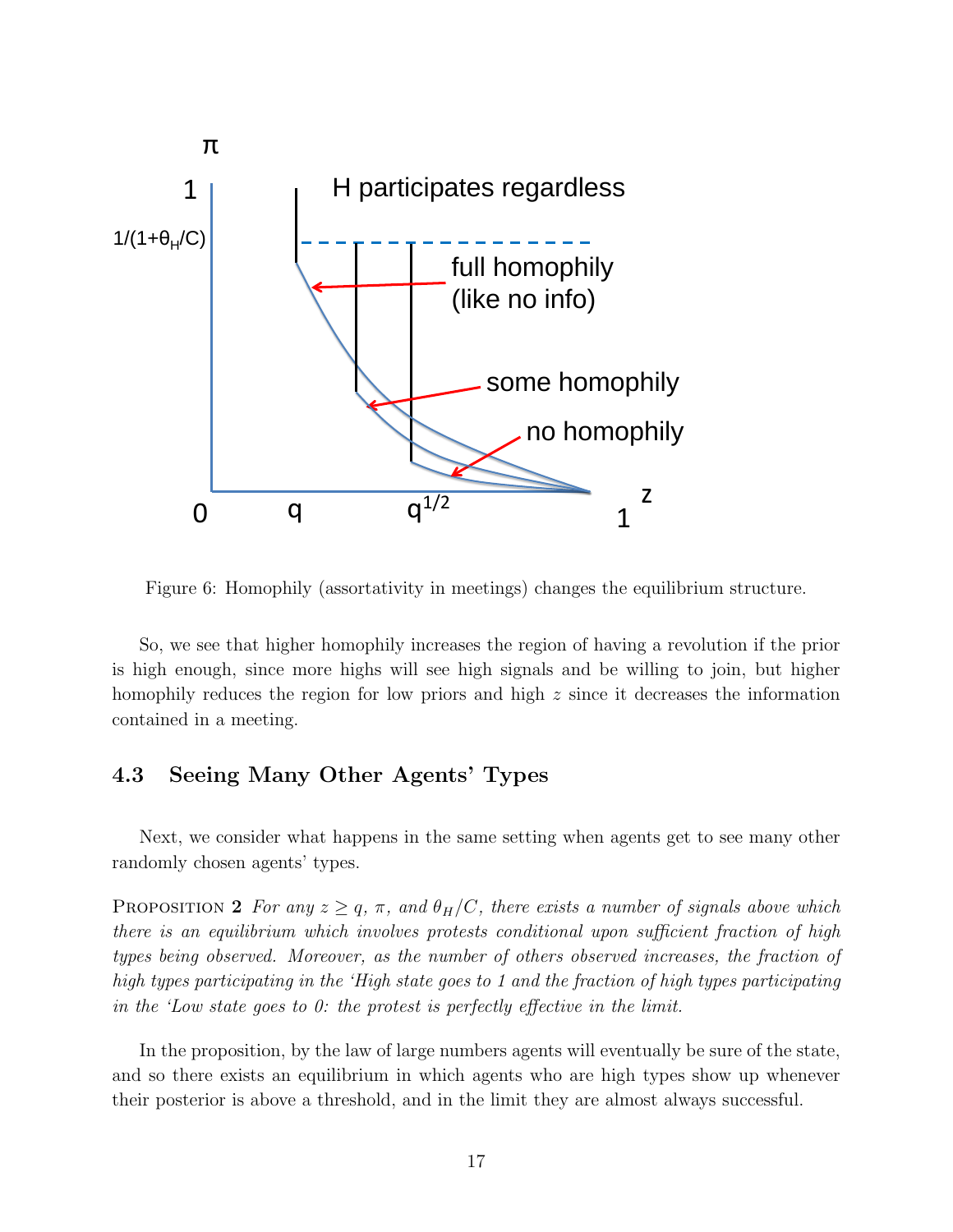The interesting aspect, putting this result together with our analysis of just seeing one other agent's type, is that information can be non-monotonic: small amounts of information can be disruptive, while large enough amounts of information are always enhancing.

As such, we might expect that technological advances that allow agents to learn about the opinions of greater numbers of others to eventually lead to more accurate demonstrations. As people learn about greater number of others the correlation of the size of the demonstration with the state will increase. This is consistent with empirical background on this sort of effect, as in Breuer, Landman and Farquhar (2012) and Farrell (2012), as well as Manacorda and Tesei (2016), Pierskalla and Hollenback (2013), and Steinert-Threlkeld, Mocanu, Vespignani and Fowler (2015).

Demonstrations of nontrivial size may become more or less frequent depending on the parameter region, but then much more likely to be successful when of large size. We can solve for some aspects of the equilibrium in more detail.

An individual now gets to see m random other individuals' types. We now can see how many signals they must see before they are willing to participate.

Let t be the threshold so that if at least t other high types observed, then they are willing to participate.

There are two constraints that need to be satisfied in order to have an equilibrium where some people participate. One is that some agents end up with high enough beliefs that it is the high state. The other is that enough of them participate to be successful. So, collective action is feasible only if these threshold intervals overlap.

Let us examine first the lower bound  $t(m)$  on the threshold that can convince an agent to participate.

If a player is of type  $\theta_H$  and sees t out of m other high types, then the conditional probability on the state that z of the population are of the high type is

$$
\frac{\pi b(t+1,m+1,z)}{\pi b(t+1,m+1,z)+(1-\pi)b(t+1,m+1,1-z)}
$$

where  $b(t, m, z)$  is the binomial probability of seeing t positives out of m trials that are positive with probability z. So to get an agent to act (presuming the agent expects success conditional upon the high state) requires:

$$
\theta_H/C \ge \frac{1-p_i}{p_i} = \frac{(1-\pi)b(t+1, m+1, 1-z)}{\pi b(t+1, m+1, z)} = \frac{(1-\pi)(1-z)^{2t+1-m}}{\pi z^{2t+1-m}}.
$$

Solving this with equality allows us to deduce  $t(m)$ 

$$
\underline{t}(m) = \frac{m-1}{2} + \frac{\log\left(\frac{\theta_H \pi}{1-\pi}\right)}{2C \log\left(\frac{1-z}{z}\right)}.
$$

Next, we solve for  $\bar{t}(m)$ . In order to have the fraction of agents who show up be at least q conditional upon the high state it must be that

$$
(1 - B(t - 1, m, z))z \ge q,
$$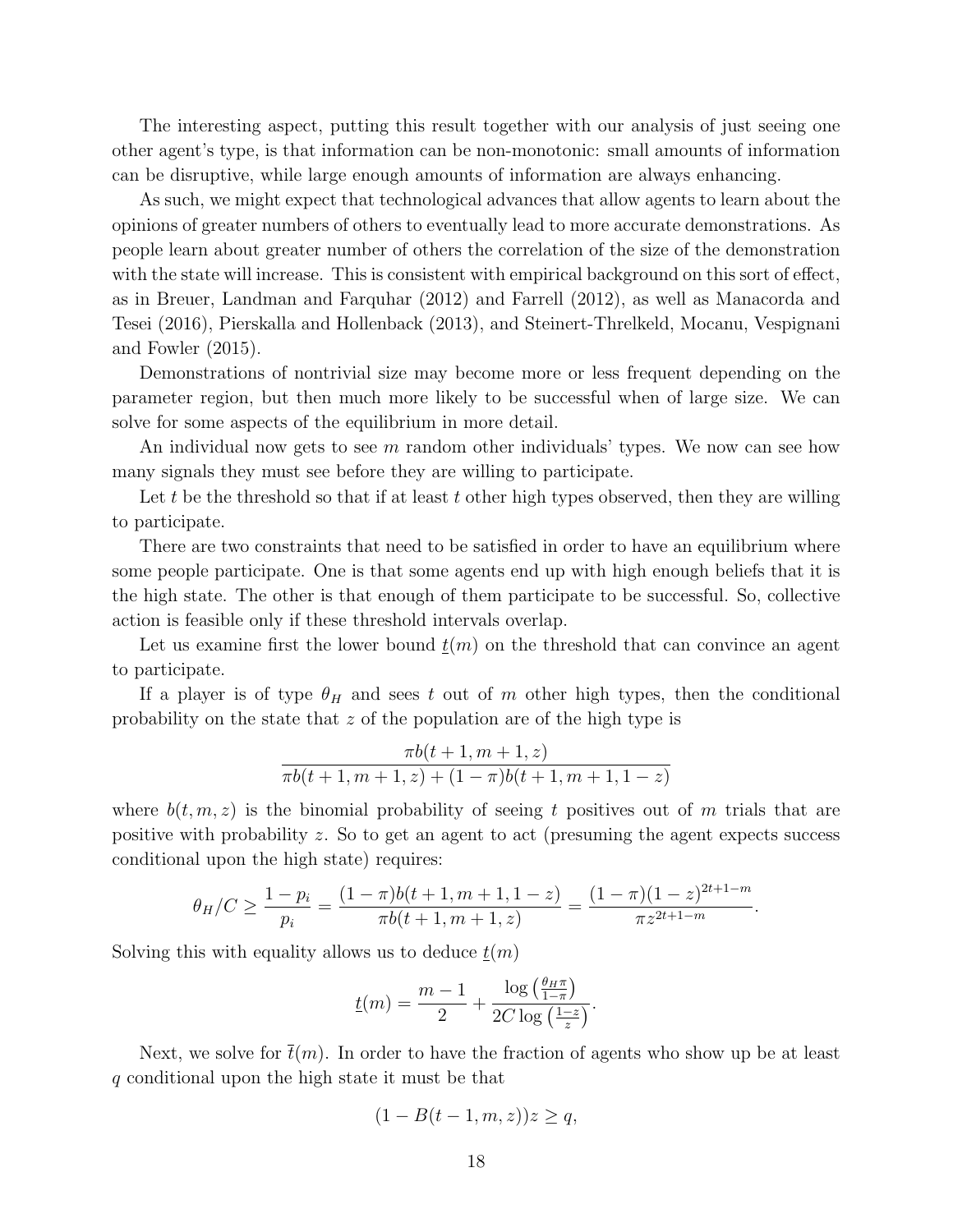where  $B(t-1, m, z)$  is the cdf of the binomial distribution (so the probability that there are  $t-1$  or fewer other high types out of the m observed when drawn with probability z).

Thus,  $^{14}$  $^{14}$  $^{14}$ 

$$
\overline{t}(m) = B_{m,z}^{-1} \left( 1 - \frac{q}{z} \right) + 1.
$$

Note that in the limit,  $\bar{t}(m) \to zm$ , while  $t(m) \to m/2$ , and so eventually  $\bar{t}(m) > t(m)$ .

As a numerical example, let  $z = 2/3$  and  $q = 1/2 \theta_H \pi/[C(1-\pi)] = .8$ . Here the nonmontonicity of information is clear: we have an equilibrium with high types participating if  $m = 0$  or if  $m = 2$ , but not if  $m = 1$ .

#### 4.4 Extremists

The result from Proposition  $2$  – that sufficiently many observations of other agents' types eventually enables revolutions and their success – depends on what people expect to happen after the revolution.<sup>[15](#page-19-1)</sup>

To explore the potential conflict after a revolution, and its potential effect on the revolution, let us consider the following variation on our previous setting.

Suppose that there are now three types:  $\theta_L$  support the government and never want to participate,  $\theta_M$  are moderates who will support a revolution, but only if they are the majority of the revolutionaries and get to impose a moderate government after a successful revolution; and extreme types  $\theta_E$ , who want a revolution whenever it would be successful regardless of the next government.<sup>[16](#page-19-2)</sup> In particular, participating moderate agents get  $\theta_M$ if the revolution is successful and there are more moderates than extremists, and get  $-C$ otherwise. Extremists get  $\theta_E$  if the revolution is successful and they outnumber moderates,  $\alpha \theta_E$  if the revolution is successful and moderates outnumber extremists, and  $-C$  if it fails.

In particular, moderate types prefer to participate in the revolution only if the fraction of moderate and extreme types exceeds  $q$ , but also only if the fraction of moderates exceeds the fraction of extreme types.

The state  $\omega$  is a list,  $\omega(\theta_L), \omega(\theta_M), \omega(\theta_E)$ , of the fractions of the population that are of the corresponding types.

There are three states  $\omega \in {\{\omega^L, \omega^M, \omega^E\}}$ :

• Low state:  $\omega^L(\theta_M) + \omega^L(\theta_E) < q$ , so the revolution will fail even if moderates and extremists participate.

<span id="page-19-0"></span><sup>&</sup>lt;sup>14</sup>Here, the inverse of B is rounded downwards, so it is the largest value of t for which  $B(t-1, m, z) < 1-\frac{q}{z}$ , which then assures that  $t$  is the smallest values for which the chance that at least  $t$  high types are observed is at least  $q/z$ .

<span id="page-19-1"></span><sup>&</sup>lt;sup>15</sup>See Shadmehr (2015) for an analysis of an endogenous agenda as part of a revolution. Our example here presumes that there is no ability to commit to what will happen after the revolution.

<span id="page-19-2"></span><sup>&</sup>lt;sup>16</sup>See Acemoglu, Hassan, and Tahoun (2015) for a description of conflicts between different revolutionary groups during the Arab Spring.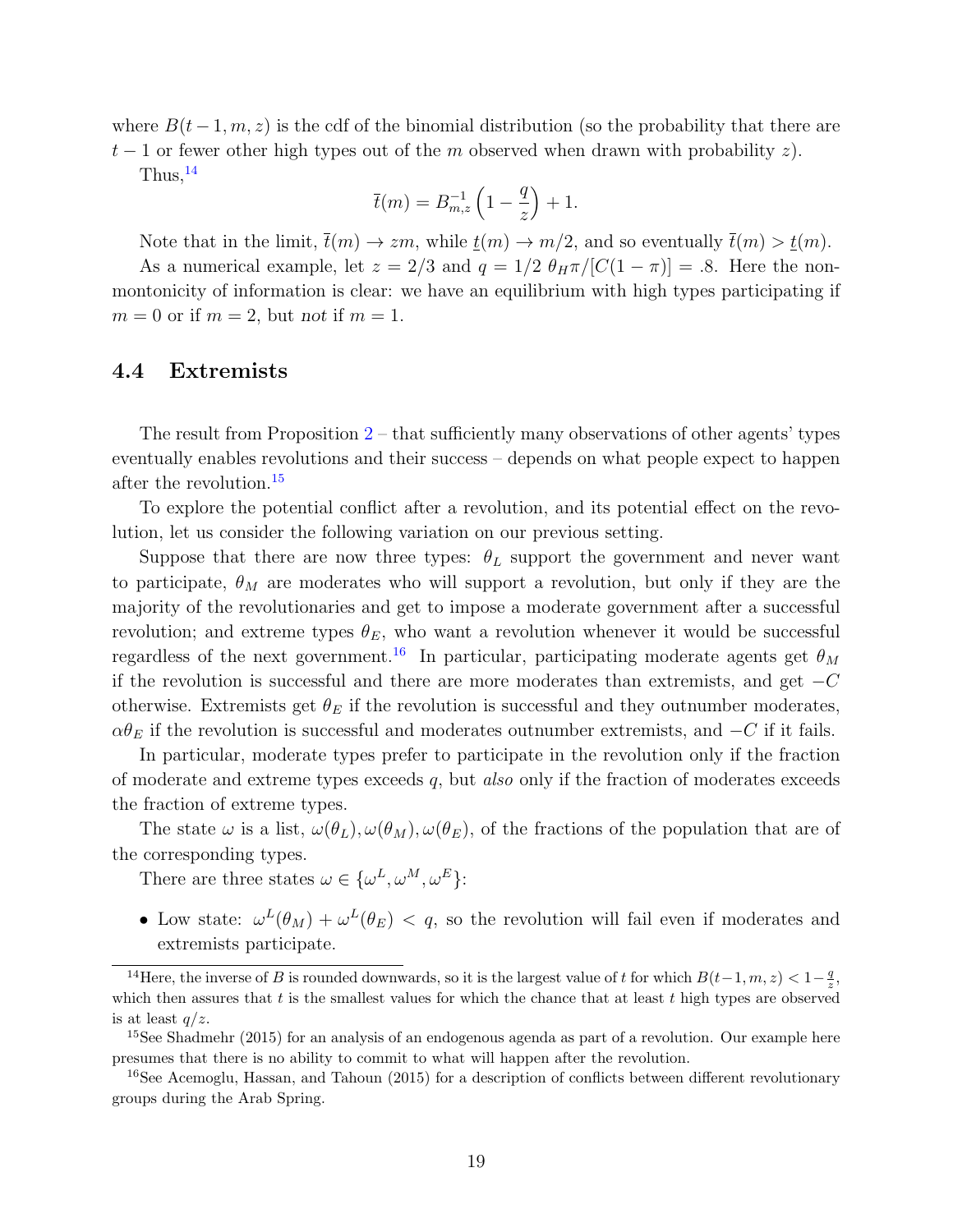- Moderate state:  $\omega^M(\theta_M) + \omega^M(\theta_E)$ , but  $\omega^M(\theta_M) < q$  and  $\omega^M(\theta_E) < q$  (so the revolution will succeed if and only if both moderates and extremists participate), and moderates outnumber extremists,  $\omega^M(\theta_M) > \omega^M(\theta_E)$ .
- Extreme state:  $\omega^E(\theta_M) + \omega^E(\theta_E) \geq q$ , but  $\omega^E(\theta_M) < q$  and  $\omega^E(\theta_E) < q$  (so the revolution will succeed if and only if both moderates and extremists participate), and extremists outnumber moderates  $\omega^{E}(\theta_M) < \omega^{E}(\theta_E)$ .

There are different equilibrium possibilities depending on the prior probabilities of the states,  $\pi^L, \pi^M, \pi^E$ . Here we focus on the case without communication, although the extension to communication is straightforward and parallels that above.

In order for a revolution to be possible, it must be that the moderates place a high enough probability on the moderate state (conditional on being a moderate), while the extremists place a high enough probability on both the moderate and the extreme state. In particular, it is straightforward to check that the necessary conditions for having a revolution are that

$$
\theta_M/C \ge \frac{\pi^L \omega^L(\theta_M) + \pi^E \omega^E(\theta_M)}{\pi^M \omega^M(\theta_M)}.
$$

and

$$
\theta_E/C \ge \frac{\pi^L \omega^L(\theta_E)}{\alpha \pi^M \omega^M(\theta_E) + \pi^E \omega^E(\theta_E)}.
$$

This can allow a revolution to take place in both the moderate and extreme case, provided the prior on the moderate state is high enough relative to the extreme state for the moderates. However, once information becomes stronger, the moderates might no longer participate in the extreme state - or at least most of them will not, and so there is no longer a successful revolution in the extreme state. Again, information could be disruptive to the revolution.

### 5 Dynamics: A Two-Period Version of the Model

So far we have examined information revelation as agents meet some other people from the population. Another important informational channel is having mass demonstrations in which agents protest. These can be important precursors to a strike or revolution as they signal information in a much broader and more revealing way than people just seeing the preferences of a few friends.

#### 5.1 The Informational Role of Demonstrations before a Revolt

To study the role of demonstrations, we enrich the model so that there are two periods and three types. The types are  $\theta_L, \theta_M, \theta_H$  - but this is different from the previous example with the revolutionary extremists. Now the values are purely private, and the highest value types simply are more disadvantaged by the current government, and both the moderates types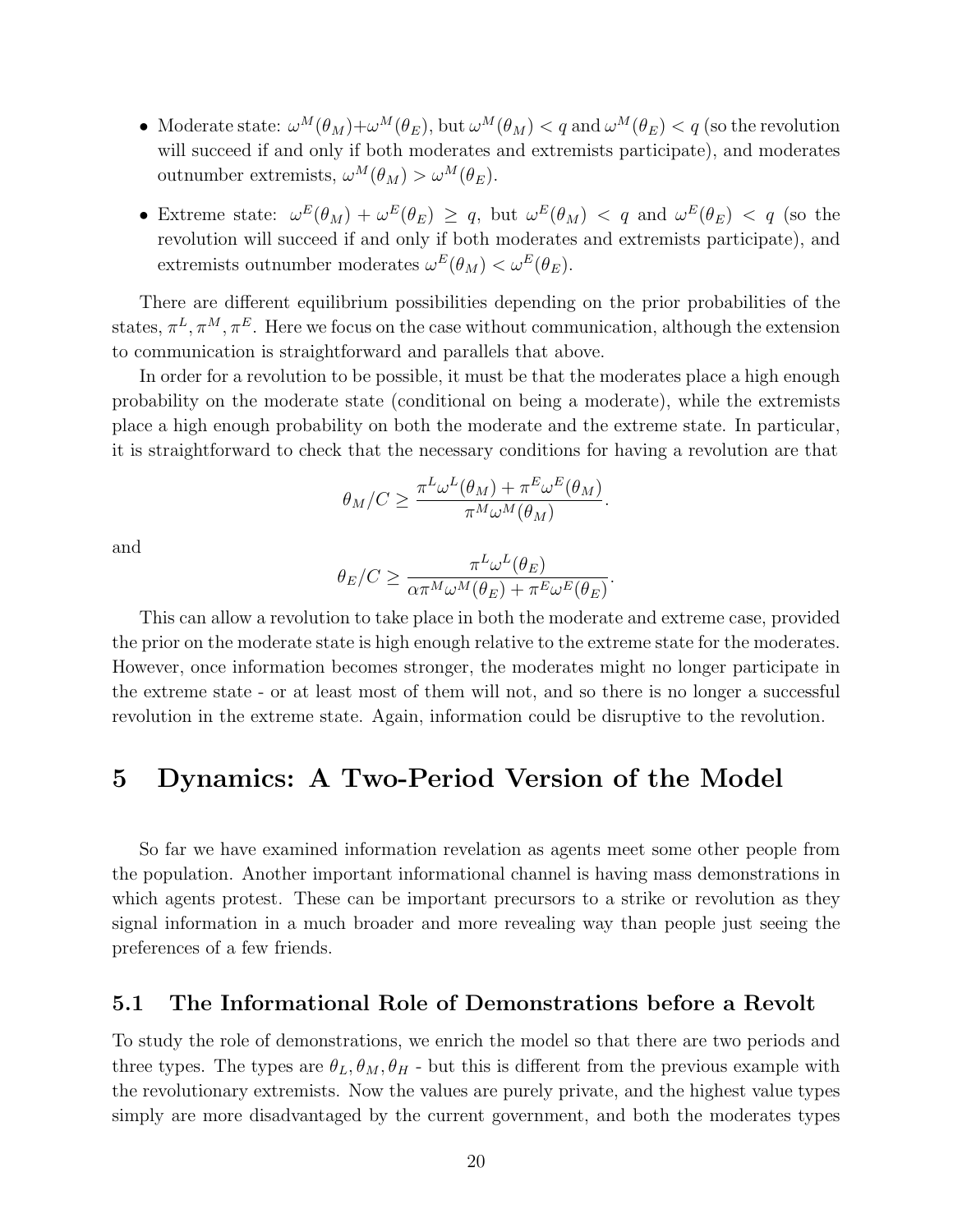would also prefer to overthrow the government if it is possible, but are harder to convince to join the revolution since they are not as dissatisfied as the extremists.

There are two states. In the 'High' state  $1-z$  of the population are  $\theta_L$  and  $z/2$  are  $\theta_M$ and  $z/2$  are  $\theta_H$ , while in the 'Low' state z of the population are  $\theta_L$  and  $(1-z)/2$  are  $\theta_M$ and  $(1-z)/2$  are  $\theta_H$ .

So, this is exactly the same as our first model, except that we have split the 'high' types equally into moderates and highs. This allows us to see the value of having protests before the revolution.

So, there is a first period in which the population can hold a demonstration, and the a second period in which they can hold the revolution. They can skip the first period if they wish, but it signals information about the state.

Let the cost of having participated in a protest or revolution if the revolution is not ultimately successful depend on the period, and for the first period be  $c$  and the second period be C.

Let us consider a case in which

$$
\frac{\theta_M}{C} < \frac{(1-\pi)(1-z)}{\pi z},
$$

but  $z \geq q$ .

So, without any additional information, the moderates are too frightened/pessimistic to participate in the revolution.

However, note that if

$$
\frac{\theta_H}{c} \ge \frac{(1-\pi)(1-z)}{\pi z},
$$

then it is possible to have the revolution.

The highs are willing to demonstrate in the first period. If  $z/2$  of them show up, then the moderates learn that it is the high state and the revolution takes place in the second period. If only  $(1-z)/2$  of them show up in the first period, then the demonstration is a failure and there is no revolution in the second period.

This illustrates the possibility of having successive demonstrations, where people learn about how many people are dissatisfied by observing the size of the turnout, and more extreme individuals protest earlier, enabling more moderate types to assess the state and join later if things look strong enough.

#### 5.2 The Difference Between Polls and Demonstrations

One question that we have not yet addressed, but is important, is why one needs demonstrations at all in a world where people can hear about how others feel via polls and/or social media. In the above example, why do they still need to turn out at a demonstration in order to convince the population to revolt rather than just expressing their preferences in a poll or on some social platform?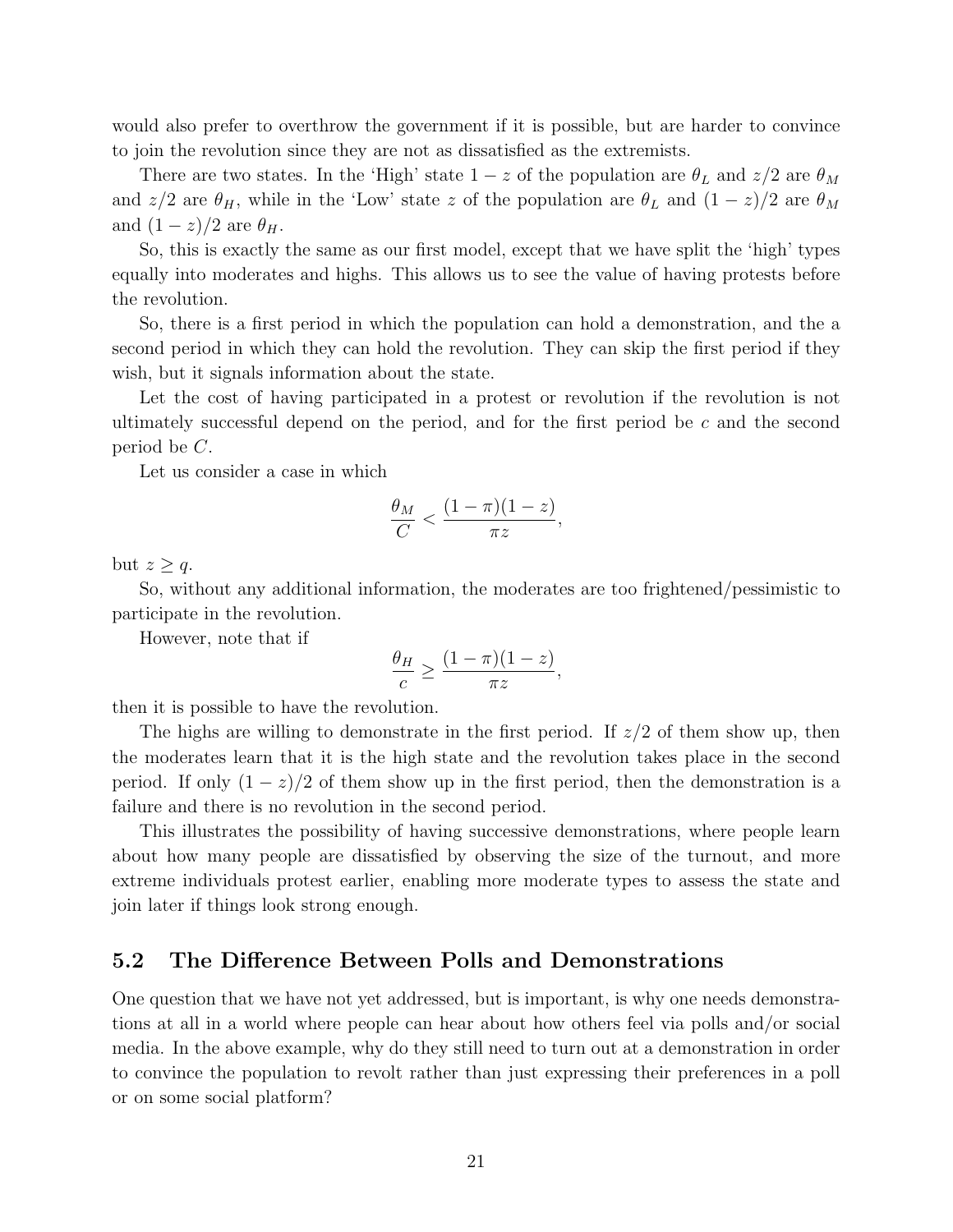The answer is that demonstrations involve costs - and so agents must be sufficiently willing to participate to overcome those costs. Having many agents willing to pay those costs can signal to others that there is enough of the population willing to take costly action, that the revolution has a chance of succeeding. In contrast, polls and social media may involve much lower costs, and so agents simply saying that they support change does not indicate that they would be willing to act if needed. This is illustrated in the following example.

Suppose that payoffs are of the following form:

|                | Success Failure |              |
|----------------|-----------------|--------------|
| Participate    | $\theta_i$      | $-C$         |
| NotParticipate | $a_i$           | $\mathbf{0}$ |

Here, agents who have  $a_i > 0$  and  $\theta_i > -C$  would like to see the revolution succeed. However, those who have  $a_i > \theta_i$  have a dominant strategy not to participate. These are non-activist people who prefer to have others participate, but still would like to see change.

In this sort of setting, if one holds a poll to see who favors change, the agents who have  $a_i > \theta_i > -C$  and  $a_i > 0$  will say that they favor change. However these people cannot be counted upon to show up for the revolution when it is needed. Thus, the poll does not differentiate between people who favor change and those who support it enough to do something about it. In contrast, a demonstration can be costly to show up for, and so can screen out the non-activists and give a more accurate assessment of agents who are willing to act for change.

Thus, demonstrations can be essential for successful further action and change in ways that polls and other sorts of media posting and cheap-talk might not.<sup>[17](#page-22-0)</sup>

### 5.3 The Arab Spring

Another variation on the above example is one in which there are not two periods, but instead two correlated countries. If one country has a large enough turnout in its revolution, then other country's population may learn about their own state and revolt as well.

Let us consider our original setting, but the only difference is that there are now two countries. The have the same probability of a high state, designated by  $\pi$ , but differ in the value and costs to high types, and the correlation of types with the state. We use the obvious notation:  $(\theta_{H1}, C_1, z_1, q_1), (\theta_{H2}, C_2, z_2, q_2)$ 

The states of the two countries are correlated, with the correlation in High states being  $\rho > 0$ . In particular, the probability of the high or low states for the respective countries are

<span id="page-22-0"></span> $17$ Note that in a very repressive regime - that penalizes people who even say they support change - then it would be possible for that to provide a costly signal. However, that would only work if sufficiently many people are able to express their opinions, and such very repressive regimes may also censor information about any opposition.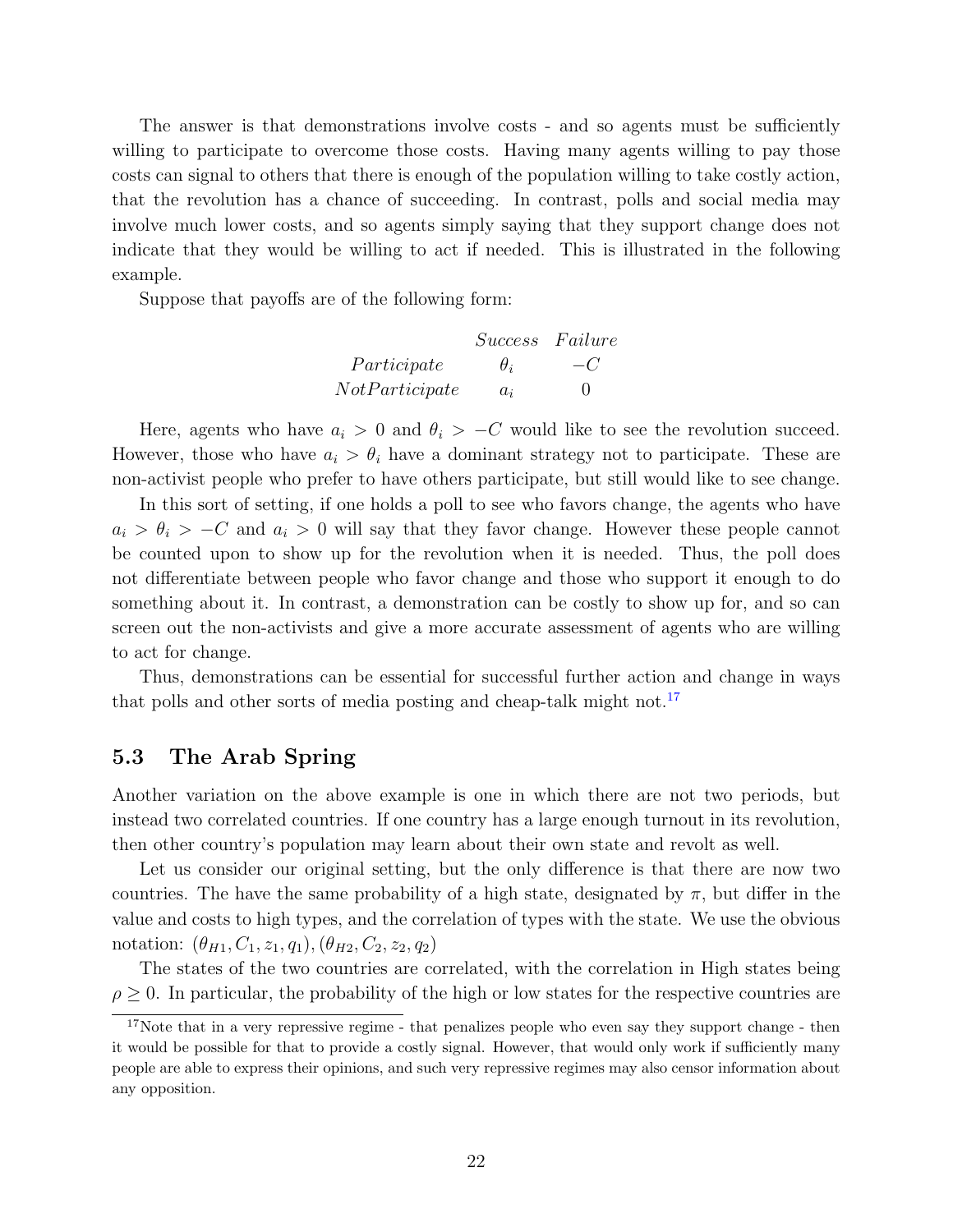given by:

$$
High - 2 \qquad Low - 2
$$
  
High - 1  $\pi^2 + \rho \pi (1 - \pi)$   $\pi (1 - \pi)(1 - \rho)$   
Low - 1  $\pi (1 - \pi)(1 - \rho)$   $(1 - \pi)^2 + \rho \pi (1 - \pi)$ 

Let us suppose also that  $z_1 \ge q_1$  and  $z_2 \ge q_2$ , so that both countries can have successful revolutions in their respective high states.

Suppose that

$$
\theta_{H1}/C_1 \ge (1 - \pi)(1 - z_1)/(\pi z_1)
$$

but

$$
\theta_{H2}/C_2 \ge (1-\pi)(1-z_2)/(\pi z_2).
$$

This is a world in which country 1 is sufficiently unhappy, or convinced of the high state, that a revolution is possible for that country on its own, while country 2 fails to satisfy that constraint, and so would only be willing to revolt if they are sufficiently convinced. In fact, the data on the Arab Spring collected by Brummitt, Barnett, and D'Souza (2014), who find a significant correlation between the unemployment rate in countries and the date of first protest (e.g., Tunisia had higher unemployment than Egypt than Syria, and the first date of protests occurred in that order - and they analyze fifteen countries in total).

In this case, if the country 1 holds its demonstration/revolution, then country 2 can learn about the state, provided there is sufficient correlation.

In particular, some direct calculations of the posterior conditional on success in country 1 (together with the appropriate variation of [\(2\)](#page-9-2)) shows that if

$$
\rho > (C_2(1-z_2)/(z_2\theta_{H2})\pi)/(C_2(1-z_2)/(z_2\theta_{H2})+1),
$$

then there will be contagion.

### 6 The Government

A government can change the world from being one in which there is an equilibrium with a revolution to one in which there is not, by affecting the various parameters.<sup>[18](#page-23-0)</sup>

#### 6.1 Costs

Most directly, by increasing the cost to failed revolutionaries (increasing  $C$ ), the government can make the conditions for a revolution harder to satisfy. For instance, in the base model,

<span id="page-23-0"></span><sup>18</sup>For important analyses of governments and propaganda as well as censoring and other informational distortions in models that are very different from ours, see Edmond (2013) as well as Egorov, Guriev, and Sonin (2009), Little (2012), and King, Pan and Roberts (2013).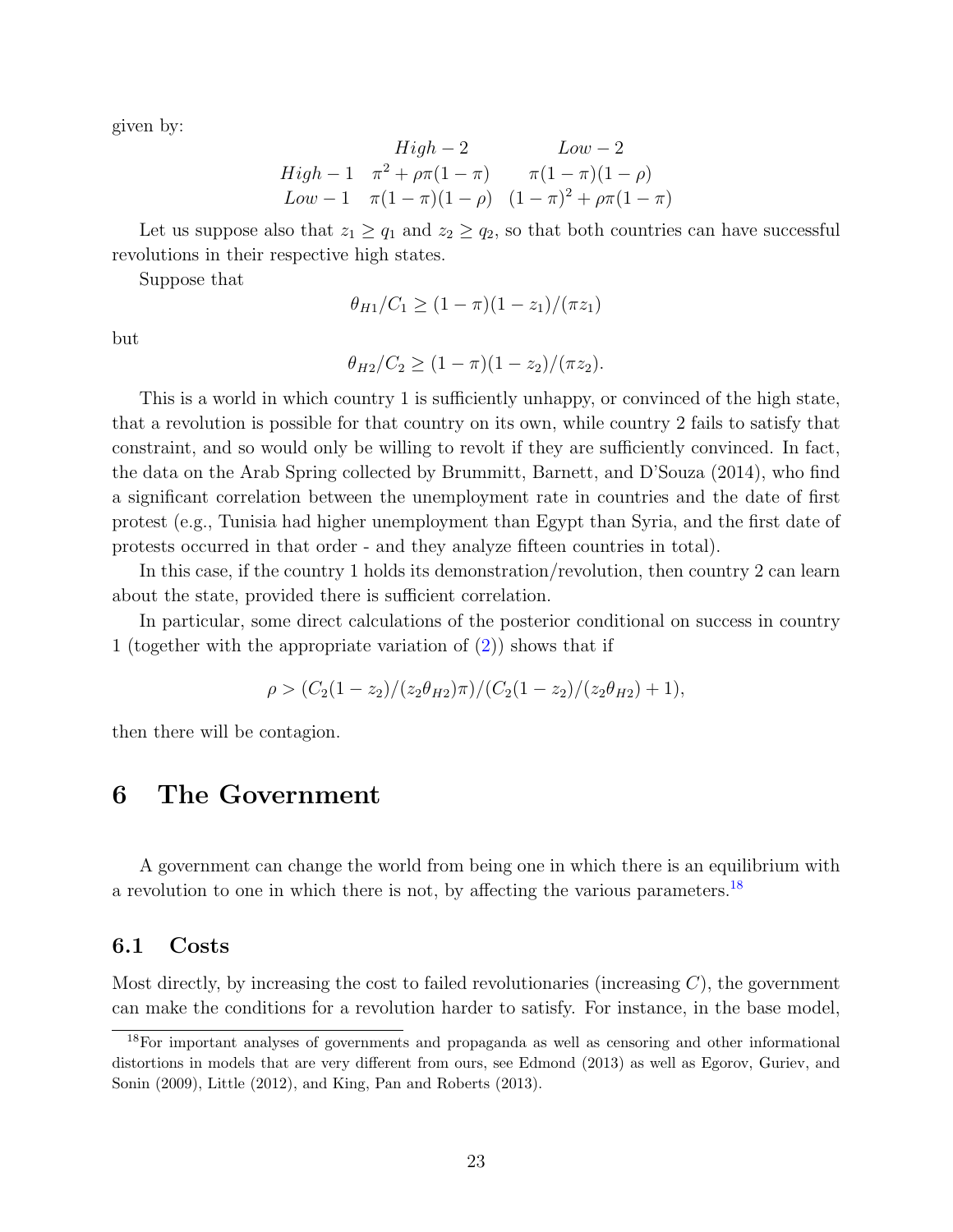it is sufficient to raise  $C$  to a point at which

$$
\theta_H/C < \frac{(1-\pi)(1-z)}{\pi z}
$$

to avoid the revolution. Correspondingly, there are values of C that prevent revolution for different levels of information.

### 6.2 Propaganda

The government could also bias information via propaganda. Propaganda is interesting in that it does not have to convince all of the potential revolutionaries that revolution is a bad idea or that the state is low, but instead it just needs to convince enough of them so that the remaining types know that they will no longer have sufficient numbers to be successful. For instance, if more than  $z - q$  of the potential revolutionaries are convinced by the propaganda, then the revolution cannot succeed, regardless of whether the remaining high types are convinced or not.

Thus, propaganda can be disruptive even if it only convinces a small subset of the population that they should not take part in a revolt. This could happen by convincing people that they stand no chance of success, for instance, by inflating the estimates of how many  $\theta_L$  types there are in the population; or by convincing people that they are better off than they are, or better off than what would happen after a revolultion, etc.

#### 6.3 Redistribution

Finally, the government could also redistribute resources. Again, the government does not have to redistribute resources to all of the potential revolutionaries, they simply need to buy enough of them off to discourage the rest - so they just need to please  $z - q$  of the high types. They can produce some very unhappy parts of the population, provided that they make the middle range sufficiently happy that they will no longer revolt.

Specifically, suppose that redistribution by the government is observable and that the government knows the state (so it knows the condition of the whole population). Thus, whenever the government does redistribute income, then the population knows it is the high state. So, it is clear that in that case they must pay at least  $\theta_H$  to  $z - q$  to avoid the revolution. The equilibrium, must be one in mixed strategies. To see this note that if it were a pure strategy equilibrium, then it would be one in which the government only redistributed in the high state. But then when seeing no redistribution, agents would infer it is the low state and not revolt, In that case, the government would not need to redistribute in order to avoid the revolution. Thus, the redistribution must be in mixed strategies. In order for this to make sense with a continuum of agents, we then allow agents to correlate their strategies, so that high types revolt with some probability  $p$  when not seeing redistribution. The probability of redistribution is then just enough to make agents indifferent conditional on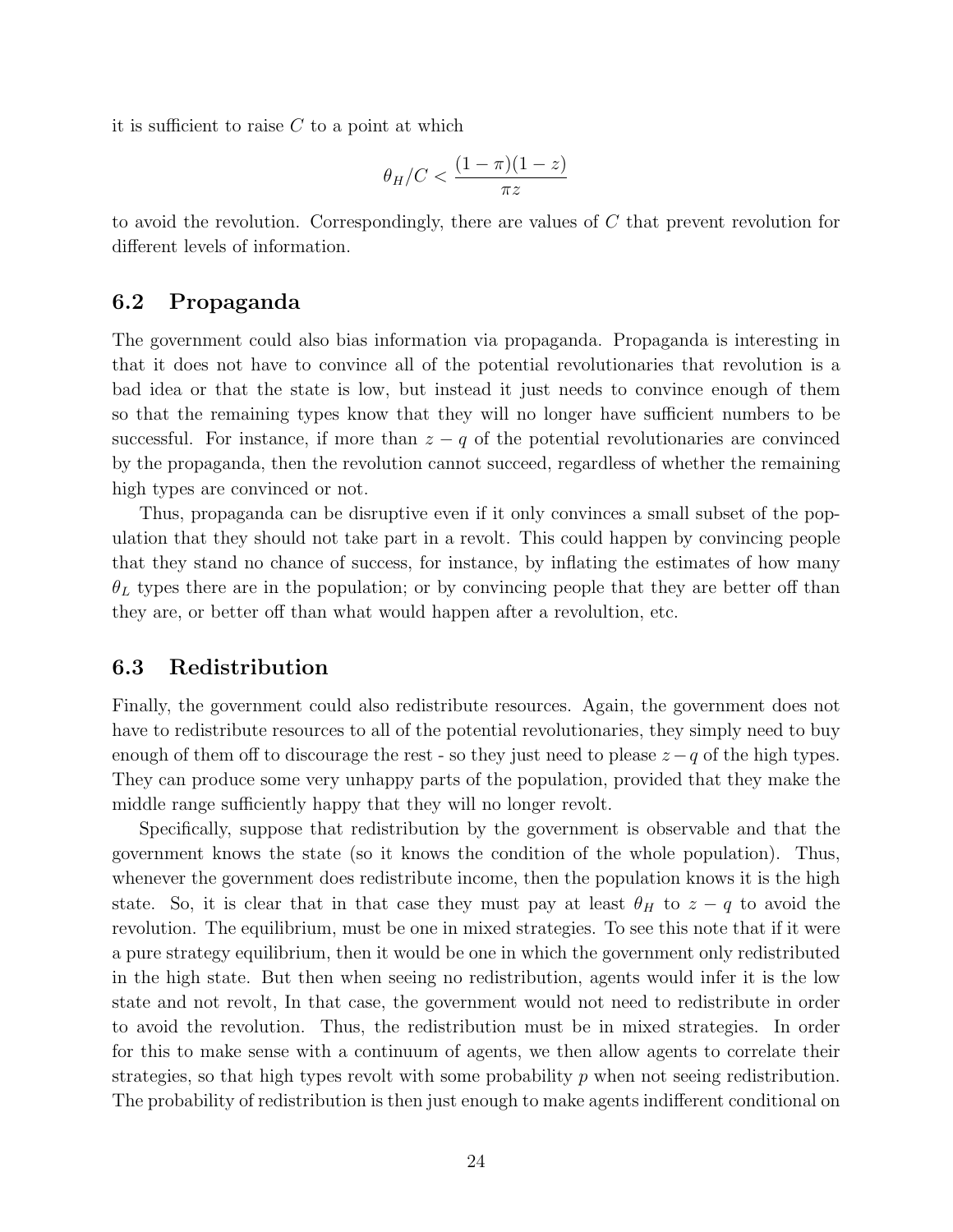seeing no redistribution, and the probability of revolt is just enough to keep the government indifferent between being overthrown and paying the redistribution.

# 7 Concluding remarks

We have provided a model that serves as a basis for the investigation of how information and learning affect the possibility of having successful revolutions. We have shown that there are non-monotonicities so that small amounts of information can actually discourage enough of the population to make success impossible. We have also shown how demonstrations can provide important information, both within and across countries, that can help make revolutions possible, and increase the likelihood of their success.

# References

ACEMOGLU, Daron; Tarek A. HASSAN and Ahmed TAHOUN (2014). "The Power of the Street: Evidence from Egypt's Arab Spring". Mimeo.

ANGELETOS, George-Marios; Christian HELLWIG and Alessandro PAVAN (2007). "Dynamic Global Games of Regime Change: Learning, Multiplicity, and the Timing of Attacks". Econometrica, 75(3), 711-756.

BANERJEE, Abhijit V. (1992). "A Simple Model of Herd Behavior". The Quarterly Journal of Economics, 107(3), 797-817.

BIKHCHANDANI, Sushil; David HIRSHLEIFER and Ivo WELCH (1992). "A Theory of Fads, Fashion, Custom, and Cultural Change as Informational Cascades". The Journal of Political Economy, 100(5), 992-1026.

BIKHCHANDANI, Sushil; David HIRSHLEIFER and Ivo WELCH (1998). "Learning from the Behavior of Others: Conformity, Fads, and Informational Cascades". The Journal of Economic Perspectives, 12(3), 151-170.

BREUER, Anita; Todd LANDMAN and Dorothea FARQUHAR (2015). "Social Media and protest Mobilization: Evidence from the Tunisian Revolution". Democratization, 22(4), 764-792.

BRUMMITT, Charles D.; George BARNETT and Raissa M. D'SOUZA (2015). "Coupled Catastrophes: Sudden Shifts Cascade and Hop among Interdependent Systems". Journal of the Royal Society Interface, 12(112), 1-12.

BUENO DE MESQUITA, Ethan (2010). "Regime Change and Revolutionary Entrepreneurs". American Political Science Review, 104(3), 446-466.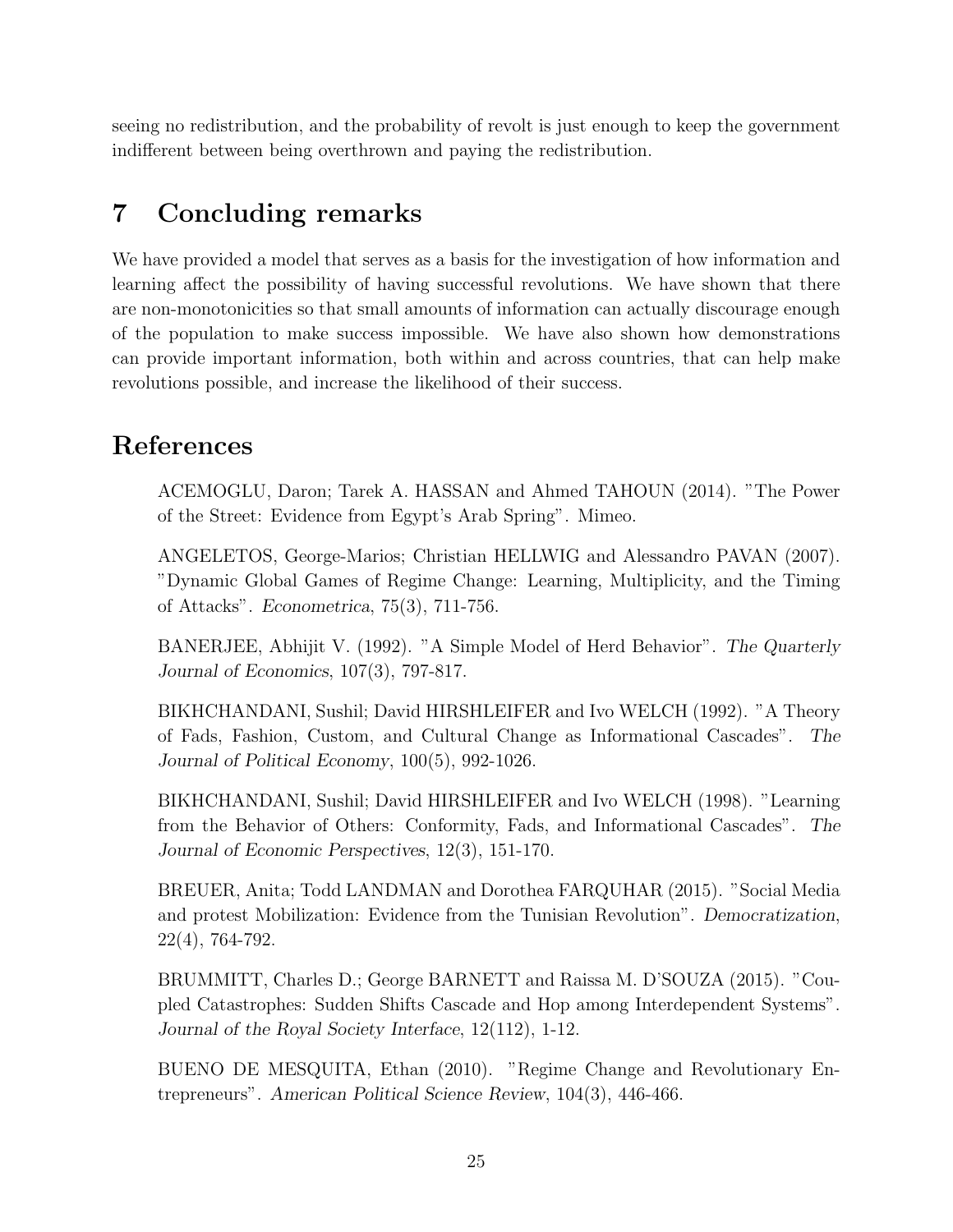CHWE, Michael Suk-Young (2000). "Communication and Coordination in Social Networks". Review of Economic Studies, 67, 1-16.

EDMOND, Chris (2013). "Information Manipulation, Coordination, and Regime Change". Review of Economic Studies, advanced access.

EGOROV, Georgy; Sergei GURIEV and Konstantin SONIN (2009). "Why Resourcepoor Dictators Allow Freer Media: A Theory and Evidence from Panel Data". American Political Science Review, 103(4), 645-668.

FARRELL, Henry (2012). "The Consequences of the Internet for Politics". Annual Review of Political Science, 15, 35-52.

FELDMAN, Mark and Christian GILLES (1985). "An Expository Note on Individual Risk without Aggregate Uncertainty". Journal of Economic Theory, 35, 26-32.

GRANOVETTER, Mark (1978). "Threshold Models of Collective Behavior". The American Journal of Sociology, 83(6), 1420-1443.

JACKSON, MATTHEW O. Jackson M.O. (2008). Social and Economic Networks, Princeton, NJ: Princeton University Press.

JUDD, Kenneth L. (1985). "The Law of Large Numbers with a Continuum of IID Random Variables". Journal of Economic Theory, 35, 19-25.

KING, Gary; Jennifer PAN and Margaret E. ROBERTS (2013). "How Censorship in China Allows Government Criticism but Silences Collective Expression". American Political Science Review, 107(2), 326-343.

KRICHELI, Ruth; Yair LIVNE and Beatriz MAGALONI (2011). "Taking to the Streets. Theory and Evidence on Protests under Authoritarianism". Mimeo, Stanford University.

LITTLE, Andrew T. (2012). "Elections, Fraud, and Election Monitoring in the Shadow of Revolution". Quarterly Journal of Political Science 7, 249-283.

LOHMANN, Susanne (1993). "A Signaling Model of Informative and Manipulative Political Action". The American Political Science Review 87(2), 319-333.

LOHMANN, Susanne (1994a). "Information Aggregation Through Costly Political Action". The American Economic Review, 84(3), 518-530.

LOHMANN, Susanne (1994b). "The Dynamics of Informational Cascades: The Monday Demonstrations in Leipzig, East Germany, 1989-91". World Politics, 47(1), 42-101.

LOHMANN, Susanne (2000). "Collective Action Cascades: An Informational Rationale for the Power in Numbers". Journal of Economic Surveys, 14(5), 655-684 .